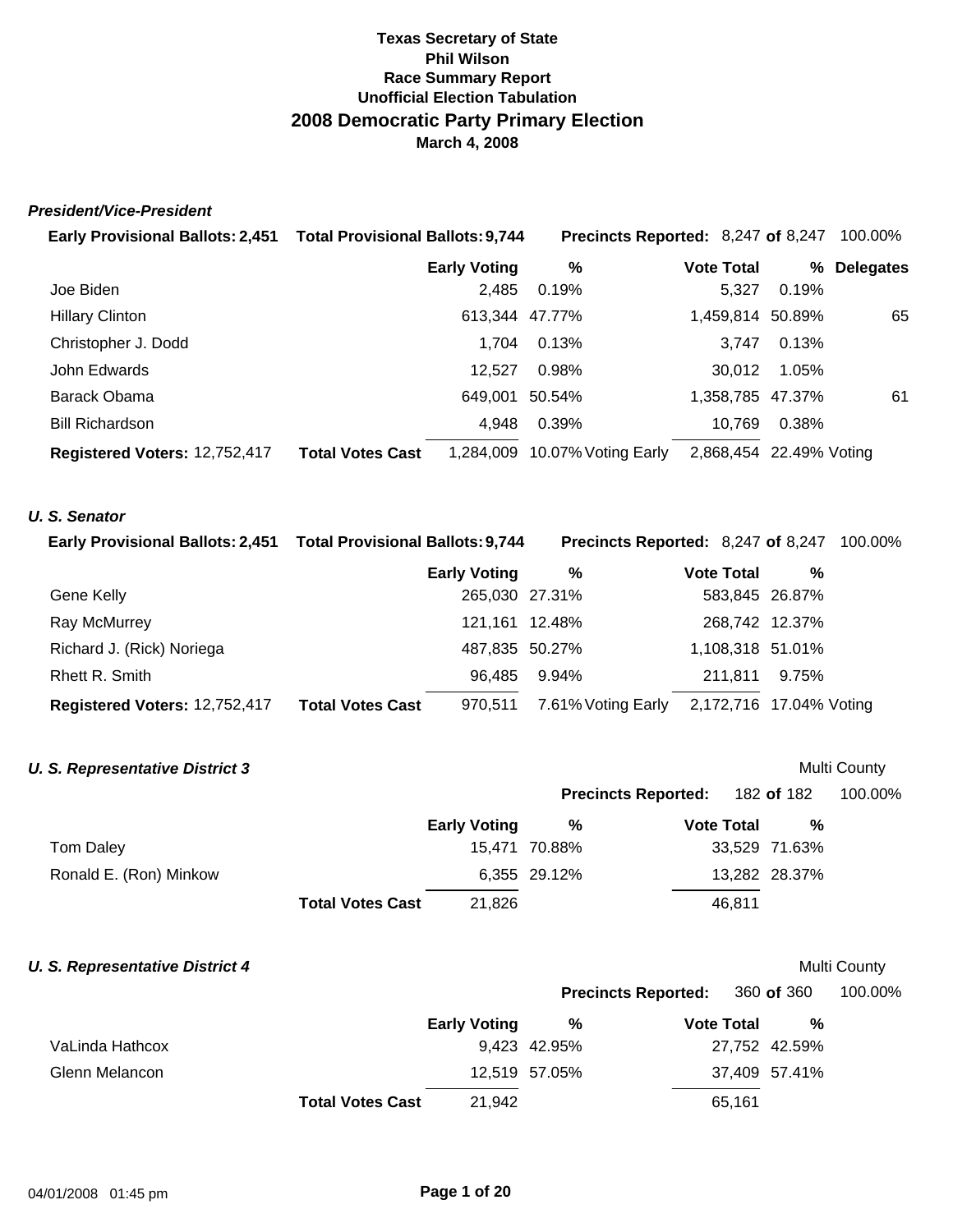| <b>U. S. Representative District 6</b>  |                         |                     |                            |                   |               | Multi County  |
|-----------------------------------------|-------------------------|---------------------|----------------------------|-------------------|---------------|---------------|
|                                         |                         |                     | <b>Precincts Reported:</b> |                   | 313 of 313    | 100.00%       |
|                                         |                         | <b>Early Voting</b> | $\%$                       | <b>Vote Total</b> | %             |               |
| Steve Bush                              |                         |                     | 12,028 44.92%              |                   | 31,793 49.17% |               |
| Ludwig Otto                             |                         |                     | 14,749 55.08%              |                   | 32,863 50.83% |               |
|                                         | <b>Total Votes Cast</b> | 26,777              |                            | 64,656            |               |               |
| <b>U. S. Representative District 10</b> |                         |                     |                            |                   |               | Multi County  |
|                                         |                         |                     | <b>Precincts Reported:</b> |                   | 236 of 236    | 100.00%       |
|                                         |                         | <b>Early Voting</b> | $\frac{9}{6}$              | <b>Vote Total</b> | %             |               |
| Larry Joe Doherty                       |                         |                     | 25,874 62.19%              |                   | 51,937 61.12% |               |
| Dan Grant                               |                         |                     | 15,730 37.81%              |                   | 33,043 38.88% |               |
|                                         | <b>Total Votes Cast</b> | 41,604              |                            | 84,980            |               |               |
| <b>U. S. Representative District 16</b> |                         |                     |                            |                   |               | Single County |
|                                         |                         |                     | <b>Precincts Reported:</b> |                   | 163 of 163    | 100.00%       |
|                                         |                         | <b>Early Voting</b> | %                          | <b>Vote Total</b> | %             |               |
| Jorge Artalejo                          |                         |                     | 9,513 20.56%               |                   | 18,264 19.59% |               |
| Silvestre Reyes - Incumbent             |                         |                     | 36,758 79.44%              |                   | 74,975 80.41% |               |
|                                         | <b>Total Votes Cast</b> | 46,271              |                            | 93,239            |               |               |
| <b>U. S. Representative District 19</b> |                         |                     |                            |                   |               | Multi County  |
|                                         |                         |                     | <b>Precincts Reported:</b> |                   | 313 of 313    | 100.00%       |
|                                         |                         | <b>Early Voting</b> | $\frac{9}{6}$              | <b>Vote Total</b> | %             |               |
| Dwight Fullingim                        |                         |                     | 11,786 61.00%              |                   | 26,726 61.68% |               |
| <b>Rufus Mark</b>                       |                         |                     | 7,536 39.00%               |                   | 16,601 38.32% |               |
|                                         | <b>Total Votes Cast</b> | 19,322              |                            | 43,327            |               |               |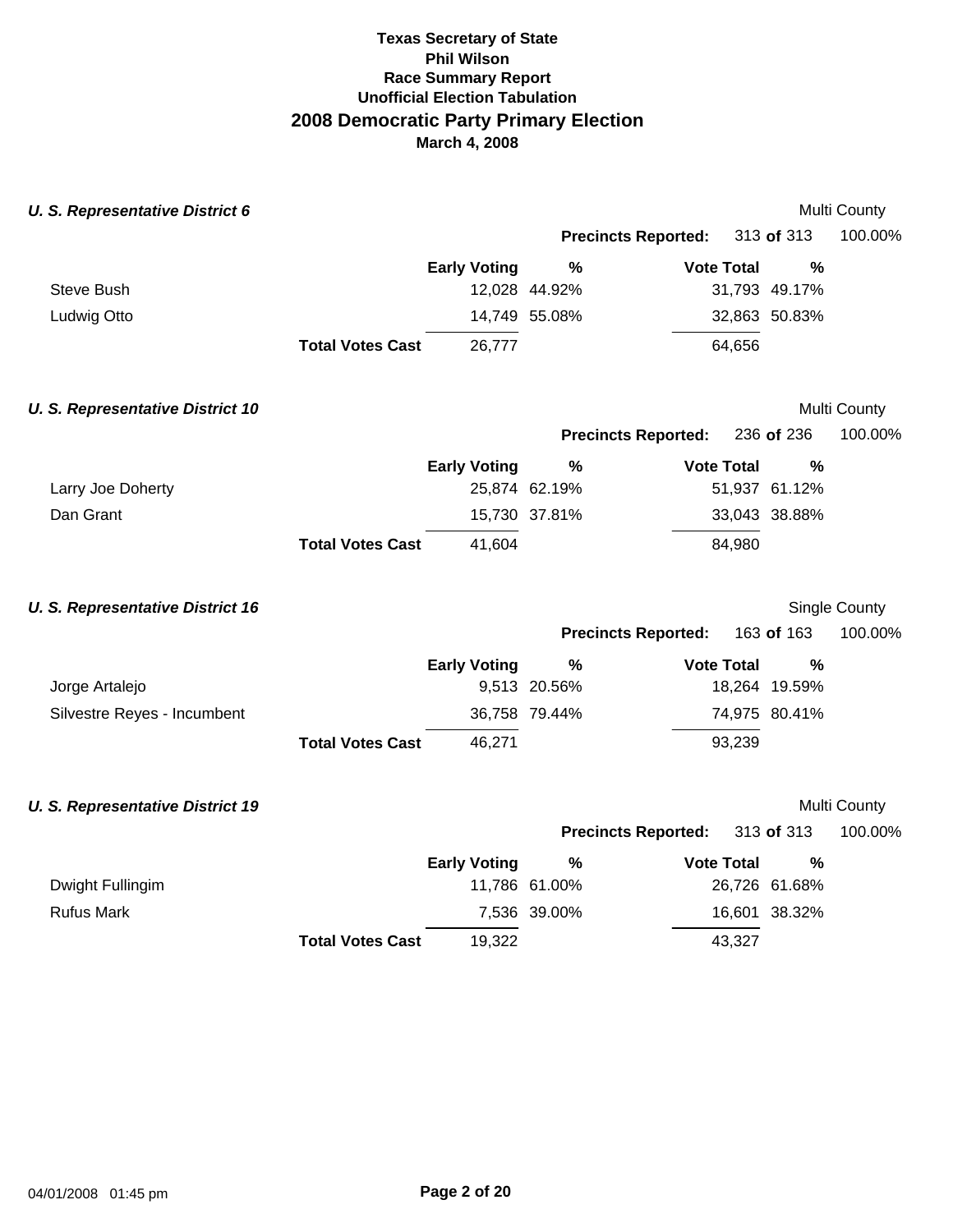### **U.S. Representative, District 32** Single County

# **Precincts Reported:** 188 **of** 188 100.00%

|                 |                         | <b>Early Voting</b> | %            | <b>Vote Total</b> | %             |
|-----------------|-------------------------|---------------------|--------------|-------------------|---------------|
| Dennis C. Burns |                         |                     | 3,623 20.49% |                   | 9,703 21.74%  |
| Steve Love      |                         |                     | 6,016 34.02% |                   | 14,908 33.41% |
| Eric Roberson   |                         |                     | 8,043 45.49% |                   | 20,017 44.85% |
|                 | <b>Total Votes Cast</b> | 17,682              |              | 44,628            |               |

### *Railroad Commissioner*

| Early Provisional Ballots: 2,451 Total Provisional Ballots: 9,744 |                         |                     |                    |                   | <b>Precincts Reported: 8,247 of 8,247 100.00%</b> |
|-------------------------------------------------------------------|-------------------------|---------------------|--------------------|-------------------|---------------------------------------------------|
|                                                                   |                         | <b>Early Voting</b> | %                  | <b>Vote Total</b> | %                                                 |
| Art Hall                                                          |                         | 220,482 25.27%      |                    | 466,758 23.98%    |                                                   |
| Dale Henry                                                        |                         | 238,985 27.39%      |                    | 539,300 27.70%    |                                                   |
| Mark Thompson                                                     |                         | 413,111 47.34%      |                    | 940,722 48.32%    |                                                   |
| Registered Voters: 12,752,417                                     | <b>Total Votes Cast</b> | 872,578             | 6.84% Voting Early |                   | 1,946,780 15.27% Voting                           |

### *Chief Justice, Supreme Court*

| <b>Early Provisional Ballots: 2,451</b> | <b>Total Provisional Ballots: 9,744</b> |                     | Precincts Reported: 8,247 of 8,247 |                         |   | 100.00% |
|-----------------------------------------|-----------------------------------------|---------------------|------------------------------------|-------------------------|---|---------|
|                                         |                                         | <b>Early Voting</b> | %                                  | <b>Vote Total</b>       | % |         |
| Jim Jordan                              |                                         | 783,526 100.00%     |                                    | 1,732,200 100.00%       |   |         |
| Registered Voters: 12,752,417           | <b>Total Votes Cast</b>                 |                     | 783,526 6.14% Voting Early         | 1,732,200 13.58% Voting |   |         |

### *Justice, Supreme Court, Place 7*

| Early Provisional Ballots: 2,451 Total Provisional Ballots: 9,744 |                         |                     |                            | <b>Precincts Reported: 8,247 of 8,247 100.00%</b> |                         |  |
|-------------------------------------------------------------------|-------------------------|---------------------|----------------------------|---------------------------------------------------|-------------------------|--|
|                                                                   |                         | <b>Early Voting</b> | %                          | <b>Vote Total</b>                                 | %                       |  |
| Baltasar D. Cruz                                                  |                         | 407.522 44.90%      |                            |                                                   | 890,334 44.11%          |  |
| Sam Houston                                                       |                         | 500,098 55.10%      |                            | 1,128,063 55.89%                                  |                         |  |
| Registered Voters: 12,752,417                                     | <b>Total Votes Cast</b> |                     | 907,620 7.12% Voting Early |                                                   | 2,018,397 15.83% Voting |  |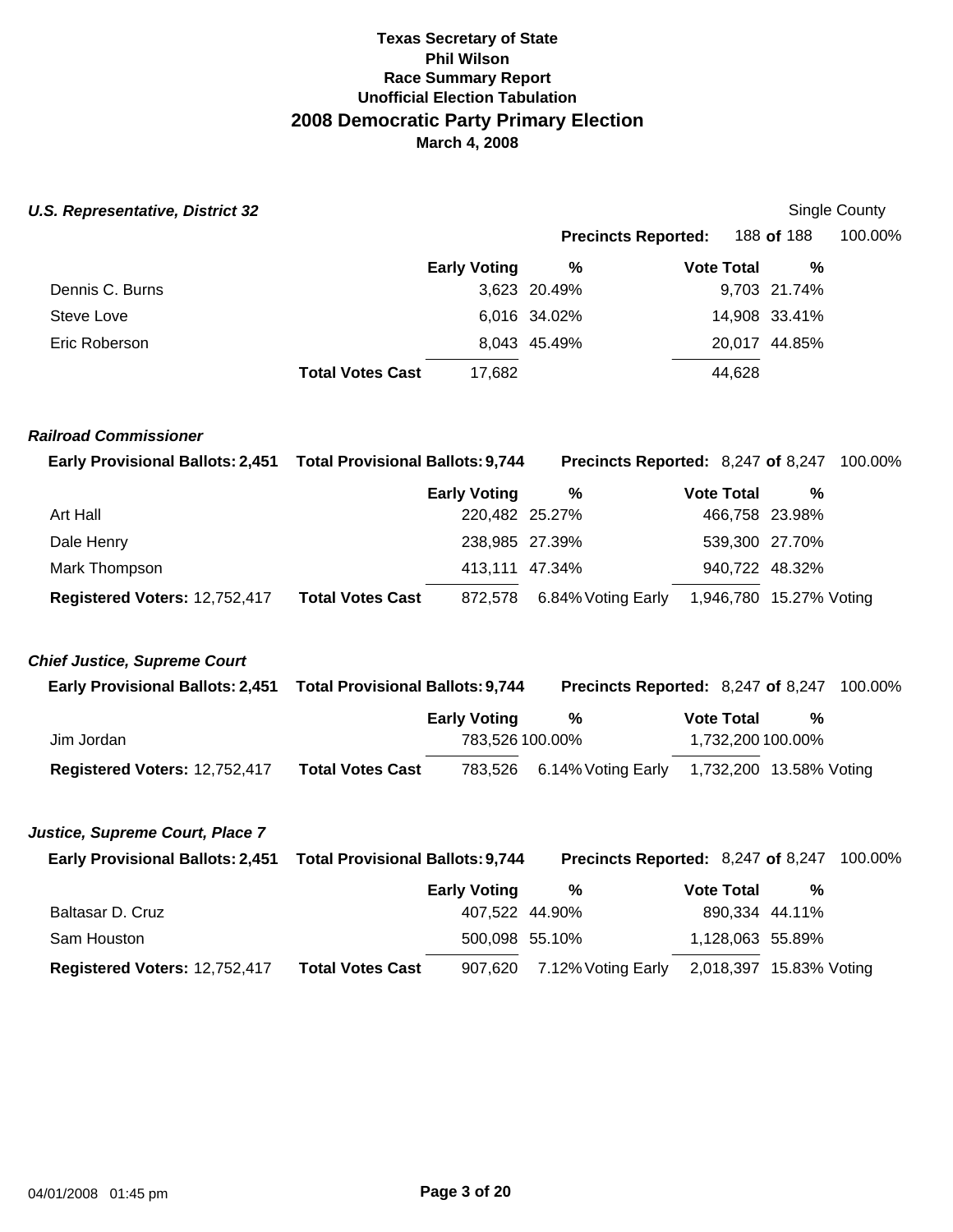| Justice, Supreme Court, Place 8 |  |
|---------------------------------|--|
|                                 |  |

| <b>Early Provisional Ballots: 2,451</b> | <b>Total Provisional Ballots: 9,744</b> |                    |                   | <b>Precincts Reported: 8,247 of 8,247 100.00%</b> |
|-----------------------------------------|-----------------------------------------|--------------------|-------------------|---------------------------------------------------|
|                                         | <b>Early Voting</b>                     | %                  | <b>Vote Total</b> | %                                                 |
| Susan Criss                             |                                         | 434.215 48.10%     | 973,066 48.55%    |                                                   |
| Linda Reyna Yañez                       |                                         | 468,577 51.90%     | 1,031,301 51.45%  |                                                   |
| Registered Voters: 12,752,417           | <b>Total Votes Cast</b><br>902.792      | 7.08% Voting Early |                   | 2,004,367 15.72% Voting                           |

### *Judge, Court of Criminal Appeals Place 3*

| <b>Early Provisional Ballots: 2,451</b> |                         | <b>Precincts Reported: 8,247 of 8,247</b><br><b>Total Provisional Ballots: 9,744</b> |                            |                   |                         | 100.00% |
|-----------------------------------------|-------------------------|--------------------------------------------------------------------------------------|----------------------------|-------------------|-------------------------|---------|
|                                         |                         | <b>Early Voting</b>                                                                  | %                          | <b>Vote Total</b> | %                       |         |
| Susan Strawn                            |                         | 777.317 100.00%                                                                      |                            |                   | 1,715,156 100.00%       |         |
| Registered Voters: 12,752,417           | <b>Total Votes Cast</b> |                                                                                      | 777,317 6.10% Voting Early |                   | 1,715,156 13.45% Voting |         |

### *Judge, Court of Criminal Appeals Place 4*

| <b>Early Provisional Ballots: 2,451</b> | <b>Total Provisional Ballots: 9,744</b> |                     |                            | Precincts Reported: 8,247 of 8,247 | 100.00% |
|-----------------------------------------|-----------------------------------------|---------------------|----------------------------|------------------------------------|---------|
|                                         |                                         | <b>Early Voting</b> | %                          | <b>Vote Total</b>                  | %       |
| J.R. Molina                             |                                         | 784.293 100.00%     |                            | 1,742,755 100.00%                  |         |
| Registered Voters: 12,752,417           | <b>Total Votes Cast</b>                 |                     | 784,293 6.15% Voting Early | 1,742,755 13.67% Voting            |         |

### **Member, State Board of Education, District 2** and the state of the Multi County

**Precincts Reported:** 531 **of** 531 100.00%

|                                 | <b>Early Voting</b> | %             | <b>Vote Total</b> | %             |
|---------------------------------|---------------------|---------------|-------------------|---------------|
| Mary Helen Berlanga - Incumbent |                     | 43.736 58.43% |                   | 94.187 58.41% |
| Lupe A. Gonzalez                |                     | 31.112 41.57% |                   | 67,076 41.59% |
| <b>Total Votes Cast</b>         | 74,848              |               | 161.263           |               |

### **State Senator, District 11 Multi County**

**Precincts Reported:** 210 **of** 210 100.00%

|               |                         | <b>Early Voting</b> | %             | <b>Vote Total</b> | %             |
|---------------|-------------------------|---------------------|---------------|-------------------|---------------|
| Bryan Hermann |                         |                     | 11.629 40.60% |                   | 23,815 40.95% |
| Joe Jaworski  |                         |                     | 17,013 59.40% |                   | 34,339 59.05% |
|               | <b>Total Votes Cast</b> | 28.642              |               | 58.154            |               |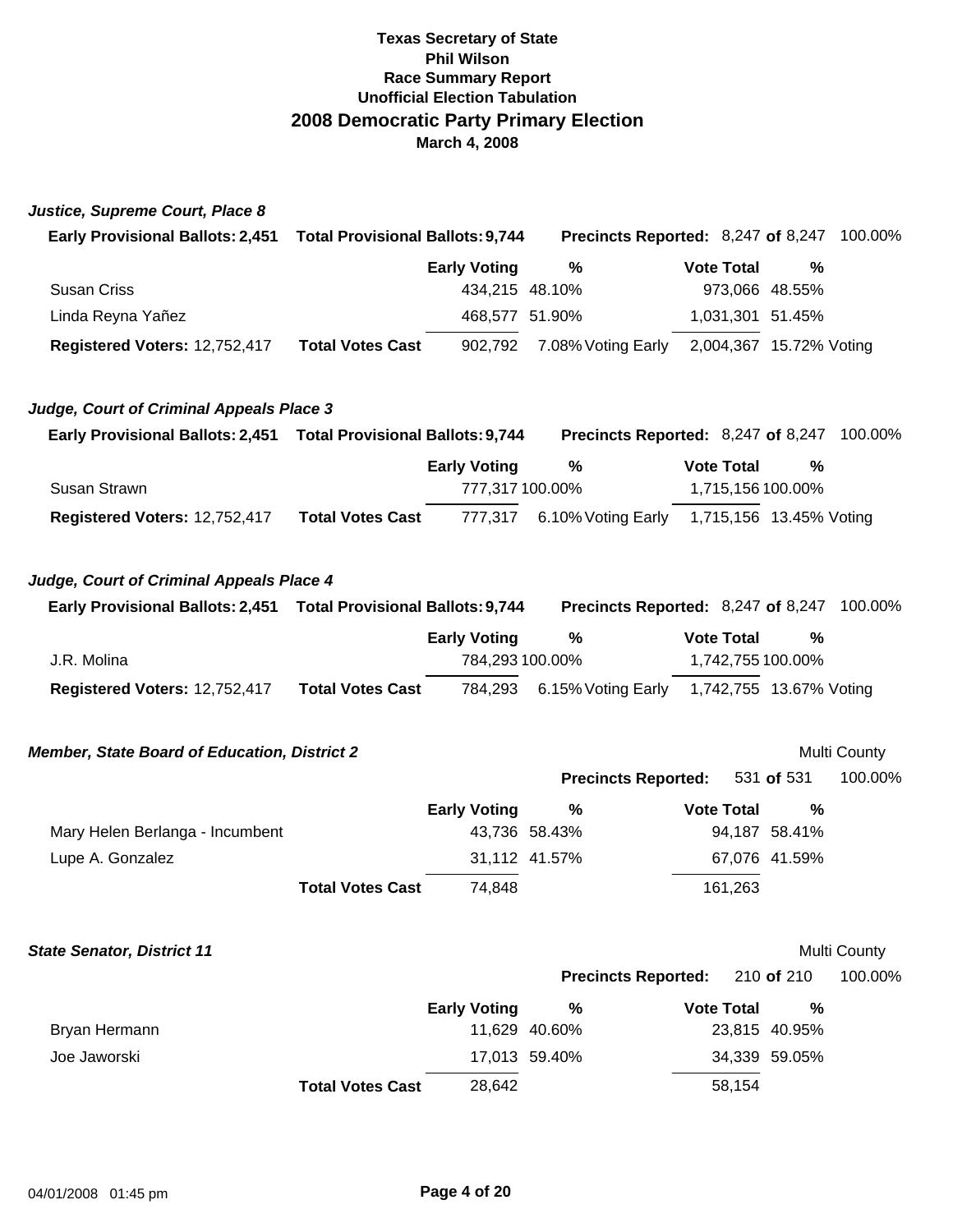| <b>State Senator, District 21</b>       |                         |                     |               |                            |               | Multi County  |
|-----------------------------------------|-------------------------|---------------------|---------------|----------------------------|---------------|---------------|
|                                         |                         |                     |               | <b>Precincts Reported:</b> | 335 of 335    | 100.00%       |
|                                         |                         | <b>Early Voting</b> | $\frac{9}{6}$ | <b>Vote Total</b>          | %             |               |
| <b>Rene Barrientos</b>                  |                         |                     | 11,581 21.10% |                            | 23,262 21.43% |               |
| Judith Zaffirini - Incumbent            |                         |                     | 43,301 78.90% |                            | 85,310 78.57% |               |
|                                         | <b>Total Votes Cast</b> | 54,882              |               | 108,572                    |               |               |
| <b>State Representative District 17</b> |                         |                     |               |                            |               | Multi County  |
|                                         |                         |                     |               | <b>Precincts Reported:</b> | 107 of 107    | 100.00%       |
|                                         |                         | <b>Early Voting</b> | $\%$          | <b>Vote Total</b>          | %             |               |
| Latreese A. Cooke                       |                         |                     | 2,574 37.73%  |                            | 7,343 35.30%  |               |
| Donnie Dippel                           |                         |                     | 4,249 62.27%  |                            | 13,459 64.70% |               |
|                                         | <b>Total Votes Cast</b> | 6,823               |               | 20,802                     |               |               |
| <b>State Representative District 20</b> |                         |                     |               |                            |               | Multi County  |
|                                         |                         |                     |               | <b>Precincts Reported:</b> | 62 of 62      | 100.00%       |
|                                         |                         | <b>Early Voting</b> | $\frac{9}{6}$ | <b>Vote Total</b>          | %             |               |
| Jim Dillon                              |                         |                     | 5,552 61.26%  |                            | 12,228 63.14% |               |
| <b>Leonard Surratt</b>                  |                         |                     | 3,511 38.74%  |                            | 7,138 36.86%  |               |
|                                         | <b>Total Votes Cast</b> | 9,063               |               | 19,366                     |               |               |
| <b>State Representative District 27</b> |                         |                     |               |                            |               | Single County |
|                                         |                         |                     |               | <b>Precincts Reported:</b> | 61 of 61      | 100.00%       |
|                                         |                         | <b>Early Voting</b> | $\frac{9}{6}$ | <b>Vote Total</b>          | %             |               |
| Dora Olivo - Incumbent                  |                         |                     | 6,896 44.24%  |                            | 14,821 50.32% |               |
| Ron Reynolds                            |                         |                     | 8,692 55.76%  |                            | 14,634 49.68% |               |
|                                         |                         |                     |               |                            |               |               |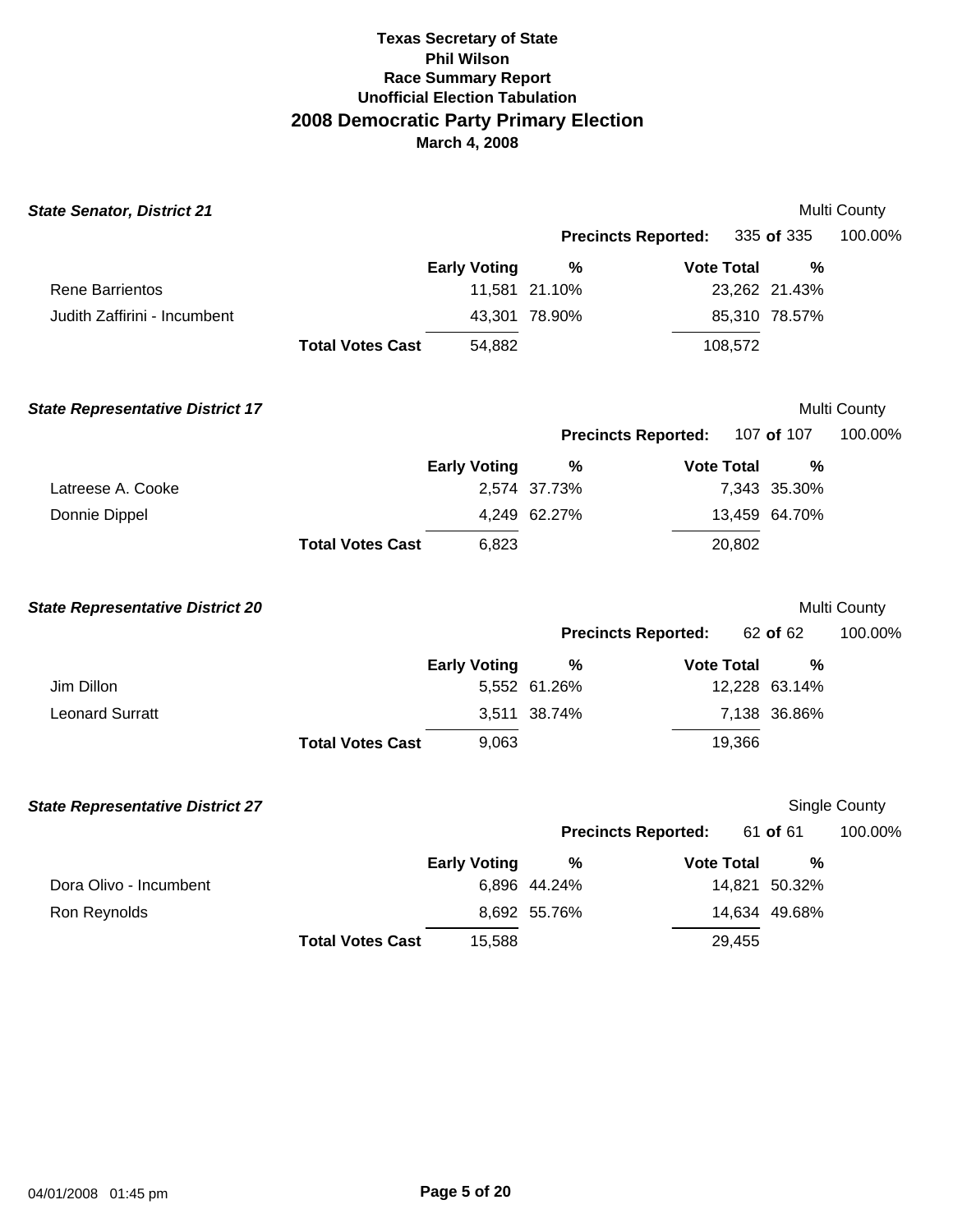| <b>State Representative District 36</b> |                         |                     |                            |                   |               | <b>Single County</b> |
|-----------------------------------------|-------------------------|---------------------|----------------------------|-------------------|---------------|----------------------|
|                                         |                         |                     | <b>Precincts Reported:</b> |                   | 37 of 37      | 100.00%              |
|                                         |                         | <b>Early Voting</b> | %                          | <b>Vote Total</b> | %             |                      |
| Kino Flores - Incumbent                 |                         |                     | 6,972 52.21%               |                   | 11,173 52.17% |                      |
| Sandra Rodriguez                        |                         |                     | 6,382 47.79%               |                   | 10,245 47.83% |                      |
|                                         | <b>Total Votes Cast</b> | 13,354              |                            | 21,418            |               |                      |
| <b>State Representative District 37</b> |                         |                     |                            |                   |               | Single County        |
|                                         |                         |                     | <b>Precincts Reported:</b> |                   | 33 of 33      | 100.00%              |
|                                         |                         | <b>Early Voting</b> | %                          | <b>Vote Total</b> | $\frac{0}{0}$ |                      |
| Rene O. Oliveira - Incumbent            |                         |                     | 5,395 73.58%               |                   | 12,330 75.77% |                      |
| John "Roca" Shergold                    |                         |                     | 1,937 26.42%               |                   | 3,944 24.23%  |                      |
|                                         | <b>Total Votes Cast</b> | 7,332               |                            | 16,274            |               |                      |
| <b>State Representative District 40</b> |                         |                     |                            |                   |               | Single County        |
|                                         |                         |                     | <b>Precincts Reported:</b> |                   | 35 of 35      | 100.00%              |
|                                         |                         | <b>Early Voting</b> | $\%$                       | <b>Vote Total</b> | %             |                      |
| Aaron Peña - Incumbent                  |                         |                     | 5,941 50.90%               |                   | 9,839 52.90%  |                      |
| <b>Eddie Saenz</b>                      |                         |                     | 5,730 49.10%               |                   | 8,761 47.10%  |                      |
|                                         | <b>Total Votes Cast</b> | 11,671              |                            | 18,600            |               |                      |
| <b>State Representative District 43</b> |                         |                     |                            |                   |               | Multi County         |
|                                         |                         |                     | <b>Precincts Reported:</b> |                   | 79 of 79      | 100.00%              |
|                                         |                         | <b>Early Voting</b> | $\frac{9}{6}$              | <b>Vote Total</b> | $\frac{0}{0}$ |                      |
| Juan Manuel Escobar - Incumbent         |                         |                     | 5,143 47.98%               |                   | 11,210 46.28% |                      |
| <b>Tara Rios Ybarra</b>                 |                         |                     | 5,576 52.02%               |                   | 13,011 53.72% |                      |
|                                         | <b>Total Votes Cast</b> | 10,719              |                            | 24,221            |               |                      |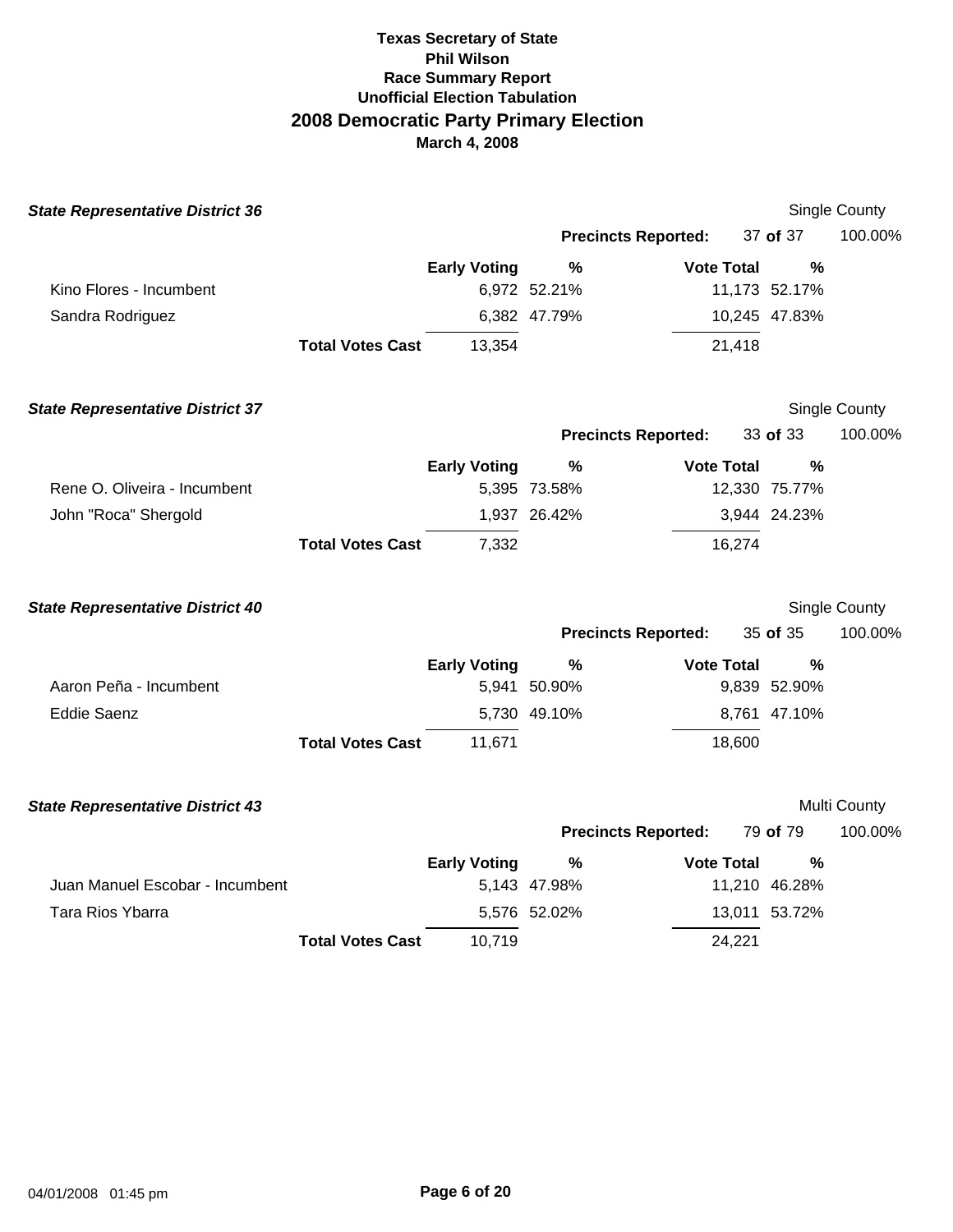| <b>State Representative District 46</b> |                         |                     |                            |                   |               | Single County |
|-----------------------------------------|-------------------------|---------------------|----------------------------|-------------------|---------------|---------------|
|                                         |                         |                     | <b>Precincts Reported:</b> |                   | 24 of 24      | 100.00%       |
|                                         |                         | <b>Early Voting</b> | $\%$                       | <b>Vote Total</b> | $\frac{0}{0}$ |               |
| Dawnna Dukes - Incumbent                |                         |                     | 7,013 65.01%               |                   | 12,678 61.31% |               |
| Brian T. Thompson                       |                         |                     | 3,774 34.99%               |                   | 8,001 38.69%  |               |
|                                         | <b>Total Votes Cast</b> | 10,787              |                            | 20,679            |               |               |
| <b>State Representative District 59</b> |                         |                     |                            |                   |               | Multi County  |
|                                         |                         |                     | <b>Precincts Reported:</b> |                   | 67 of 67      | 100.00%       |
|                                         |                         | <b>Early Voting</b> | %                          | <b>Vote Total</b> | %             |               |
| <b>Ernie Casbeer</b>                    |                         |                     | 2,493 62.59%               |                   | 6,261 60.86%  |               |
| James N. Vickery                        |                         |                     | 1,490 37.41%               |                   | 4,026 39.14%  |               |
|                                         | <b>Total Votes Cast</b> | 3,983               |                            | 10,287            |               |               |
| <b>State Representative District 77</b> |                         |                     |                            |                   |               | Single County |
|                                         |                         |                     | <b>Precincts Reported:</b> |                   | 34 of 34      | 100.00%       |
|                                         |                         | <b>Early Voting</b> | $\%$                       | <b>Vote Total</b> | %             |               |
| Marisa Marquez                          |                         |                     | 3,623 48.24%               |                   | 8,385 51.62%  |               |
| Paul C. Moreno - Incumbent              |                         |                     | 3,888 51.76%               |                   | 7,858 48.38%  |               |
|                                         | <b>Total Votes Cast</b> | 7,511               |                            | 16,243            |               |               |
| <b>State Representative District 78</b> |                         |                     |                            |                   |               | Single County |
|                                         |                         |                     | <b>Precincts Reported:</b> |                   | 37 of 37      | 100.00%       |
|                                         |                         | <b>Early Voting</b> | $\frac{6}{6}$              | <b>Vote Total</b> | $\%$          |               |
| Louis Irwin                             |                         |                     | 2,543 27.20%               |                   | 4,995 27.82%  |               |
| Joseph E. Moody                         |                         |                     | 6,805 72.80%               |                   | 12,959 72.18% |               |
|                                         | <b>Total Votes Cast</b> | 9,348               |                            | 17,954            |               |               |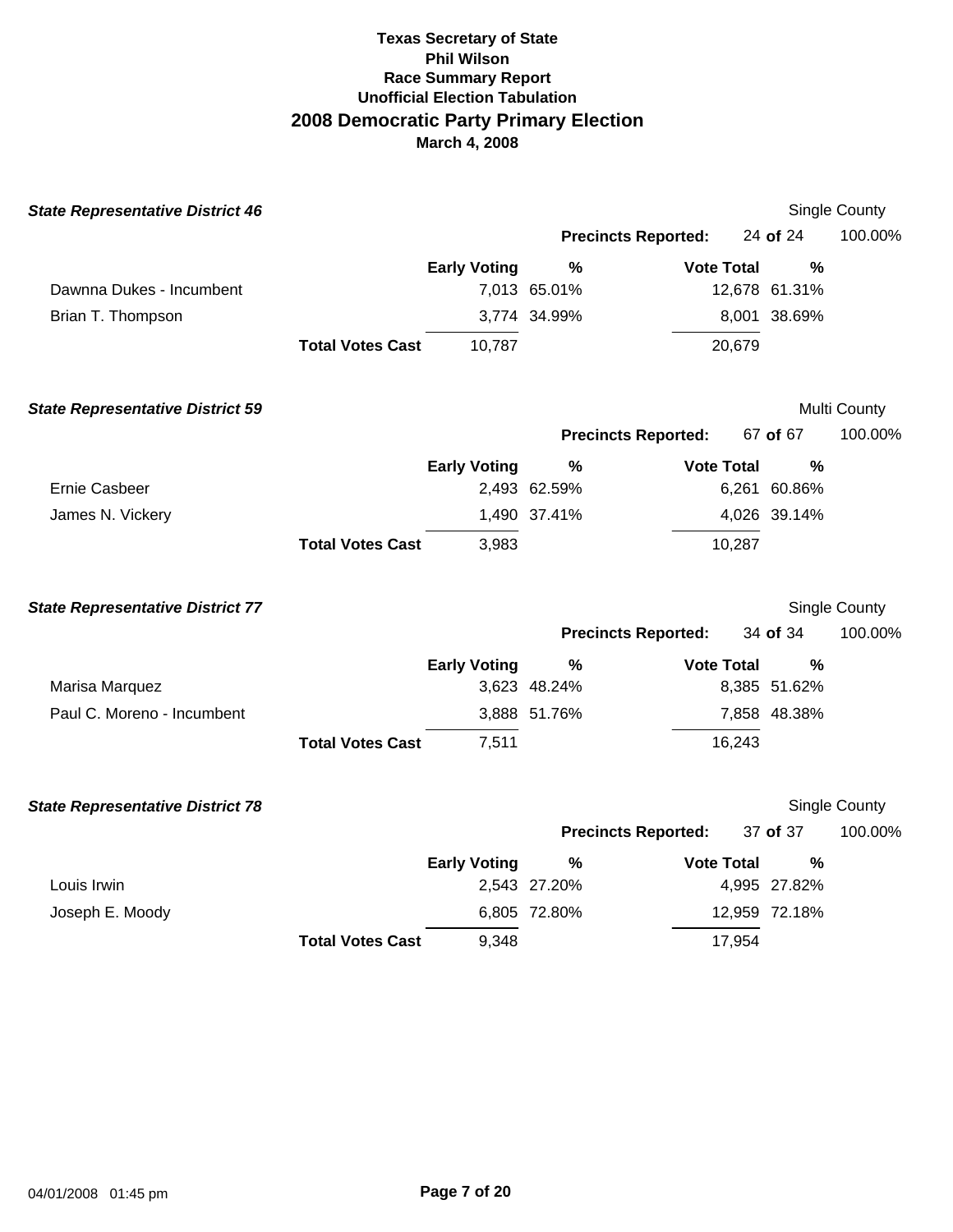| <b>State Representative District 104</b> |                         |                     |                            |                   |               | Single County |
|------------------------------------------|-------------------------|---------------------|----------------------------|-------------------|---------------|---------------|
|                                          |                         |                     | <b>Precincts Reported:</b> |                   | 35 of 35      | 100.00%       |
|                                          |                         | <b>Early Voting</b> | %                          | <b>Vote Total</b> | $\frac{0}{0}$ |               |
| Roberto R. Alonzo - Incumbent            |                         |                     | 1,883 68.20%               |                   | 6,493 72.59%  |               |
| Harry O. Trujillo                        |                         |                     | 878 31.80%                 |                   | 2,452 27.41%  |               |
|                                          | <b>Total Votes Cast</b> | 2,761               |                            | 8,945             |               |               |
|                                          |                         |                     |                            |                   |               |               |
| <b>State Representative District 105</b> |                         |                     |                            |                   |               | Single County |
|                                          |                         |                     | <b>Precincts Reported:</b> |                   | 37 of 37      | 100.00%       |
|                                          |                         | <b>Early Voting</b> | %                          | <b>Vote Total</b> | $\frac{0}{0}$ |               |
| Jim Rea                                  |                         |                     | 1,930 50.29%               |                   | 4,462 48.42%  |               |
| <b>Bob Romano</b>                        |                         |                     | 1,908 49.71%               |                   | 4,753 51.58%  |               |
|                                          | <b>Total Votes Cast</b> | 3,838               |                            | 9,215             |               |               |
|                                          |                         |                     |                            |                   |               |               |
| <b>State Representative District 140</b> |                         |                     |                            |                   |               | Single County |
|                                          |                         |                     | <b>Precincts Reported:</b> |                   | 33 of 33      | 100.00%       |
|                                          |                         | <b>Early Voting</b> | $\%$                       | <b>Vote Total</b> | %             |               |
| Kevin Bailey - Incumbent                 |                         |                     | 1,576 53.61%               |                   | 3,652 42.61%  |               |
| Armando Lucio Walle                      |                         |                     | 1,364 46.39%               |                   | 4,919 57.39%  |               |
|                                          | <b>Total Votes Cast</b> | 2,940               |                            | 8,571             |               |               |
|                                          |                         |                     |                            |                   |               |               |
| <b>State Representative District 145</b> |                         |                     |                            |                   |               | Single County |
|                                          |                         |                     | <b>Precincts Reported:</b> |                   | 26 of 26      | 100.00%       |
|                                          |                         | <b>Early Voting</b> | %                          | <b>Vote Total</b> | $\frac{0}{0}$ |               |
| Carol Alvarado                           |                         |                     | 2,284 69.19%               |                   | 6,791 69.32%  |               |
| Elias J. De La Garza                     |                         |                     | 1,017 30.81%               |                   | 3,006 30.68%  |               |
|                                          | <b>Total Votes Cast</b> | 3,301               |                            | 9,797             |               |               |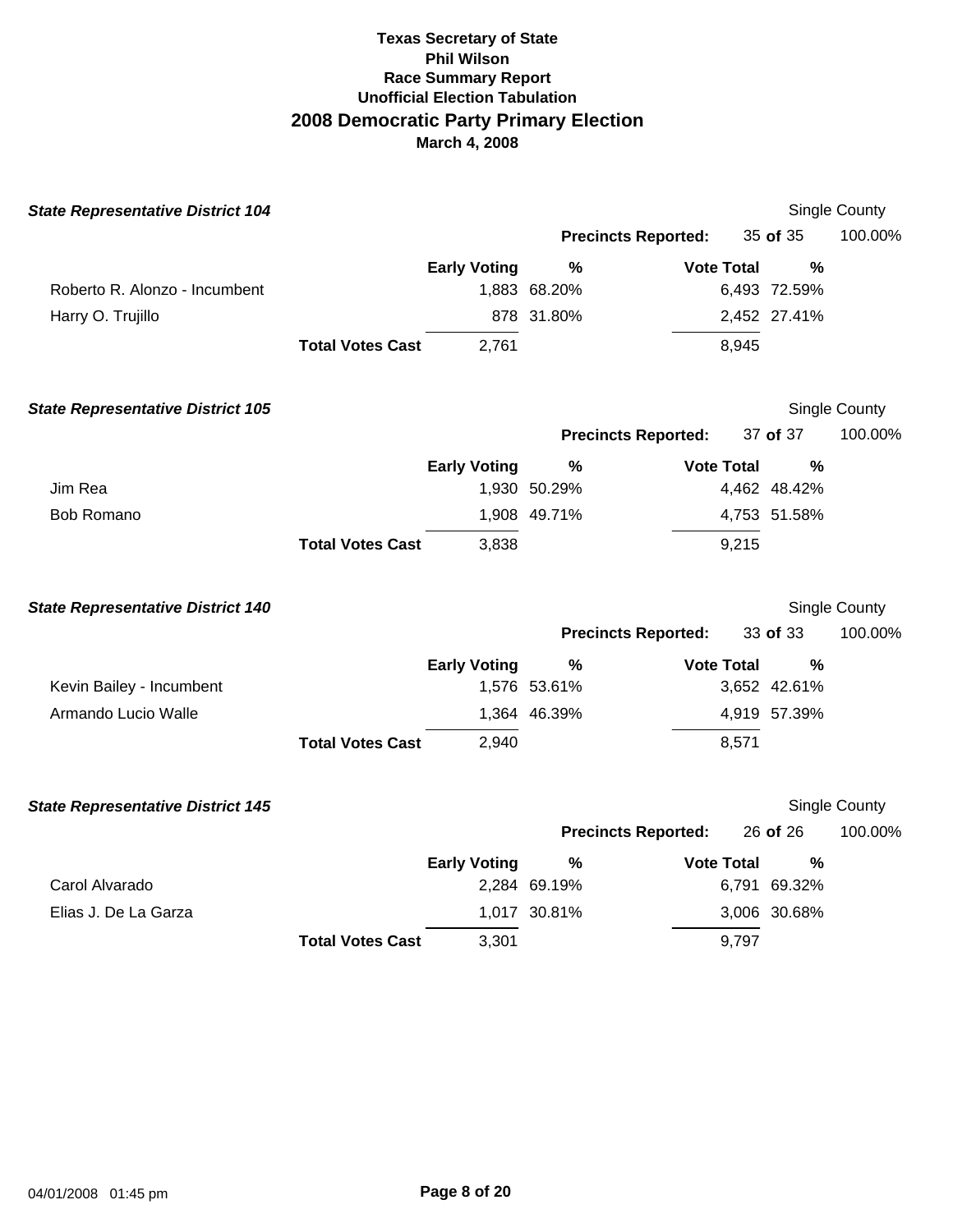| <b>State Representative District 146</b>                         |                     |                            |                   |               | <b>Single County</b>    |
|------------------------------------------------------------------|---------------------|----------------------------|-------------------|---------------|-------------------------|
|                                                                  |                     | <b>Precincts Reported:</b> |                   | 43 of 43      | 100.00%                 |
|                                                                  | <b>Early Voting</b> | $\%$                       | <b>Vote Total</b> | $\%$          |                         |
| Al Edwards                                                       |                     | 7,278 62.31%               |                   | 14,128 61.08% |                         |
| Borris L. Miles - Incumbent                                      |                     | 4,402 37.69%               |                   | 9,002 38.92%  |                         |
| <b>Total Votes Cast</b>                                          | 11,680              |                            | 23,130            |               |                         |
| <b>State Representative District 147</b>                         |                     |                            |                   |               | Single County           |
|                                                                  |                     | <b>Precincts Reported:</b> |                   | 55 of 55      | 100.00%                 |
|                                                                  | <b>Early Voting</b> | $\%$                       | <b>Vote Total</b> | $\frac{0}{0}$ |                         |
| Garnet F. Coleman - Incumbent                                    |                     | 6,793 80.81%               |                   | 14,344 77.80% |                         |
| LaRhonda Torry                                                   |                     | 1,613 19.19%               |                   | 4,093 22.20%  |                         |
| <b>Total Votes Cast</b>                                          | 8,406               |                            | 18,437            |               |                         |
| <b>State Representative District 148</b>                         |                     |                            |                   |               | Single County           |
|                                                                  |                     | <b>Precincts Reported:</b> |                   | 36 of 36      | 100.00%                 |
|                                                                  | <b>Early Voting</b> | $\%$                       | <b>Vote Total</b> | %             |                         |
| Jessica Christina Farrar - Incumbent                             |                     | 3,847 75.77%               |                   | 9,695 72.71%  |                         |
| Jose Medrano                                                     | 1,230 24.23%        |                            |                   |               |                         |
|                                                                  |                     |                            |                   | 3,638 27.29%  |                         |
| <b>Total Votes Cast</b>                                          | 5,077               |                            | 13,333            |               |                         |
|                                                                  |                     |                            |                   |               |                         |
| Justice, 8th Court of Appeals District, Place 3 - Unexpired Term |                     | <b>Precincts Reported:</b> |                   | 280 of 280    | Multi County<br>100.00% |
|                                                                  | <b>Early Voting</b> | %                          | <b>Vote Total</b> | %             |                         |
| David C. Guaderrama                                              |                     | 18,960 38.60%              |                   | 37,964 38.43% |                         |
| Guadalupe "Lupe" Rivera                                          |                     | 30,164 61.40%              |                   | 60,813 61.57% |                         |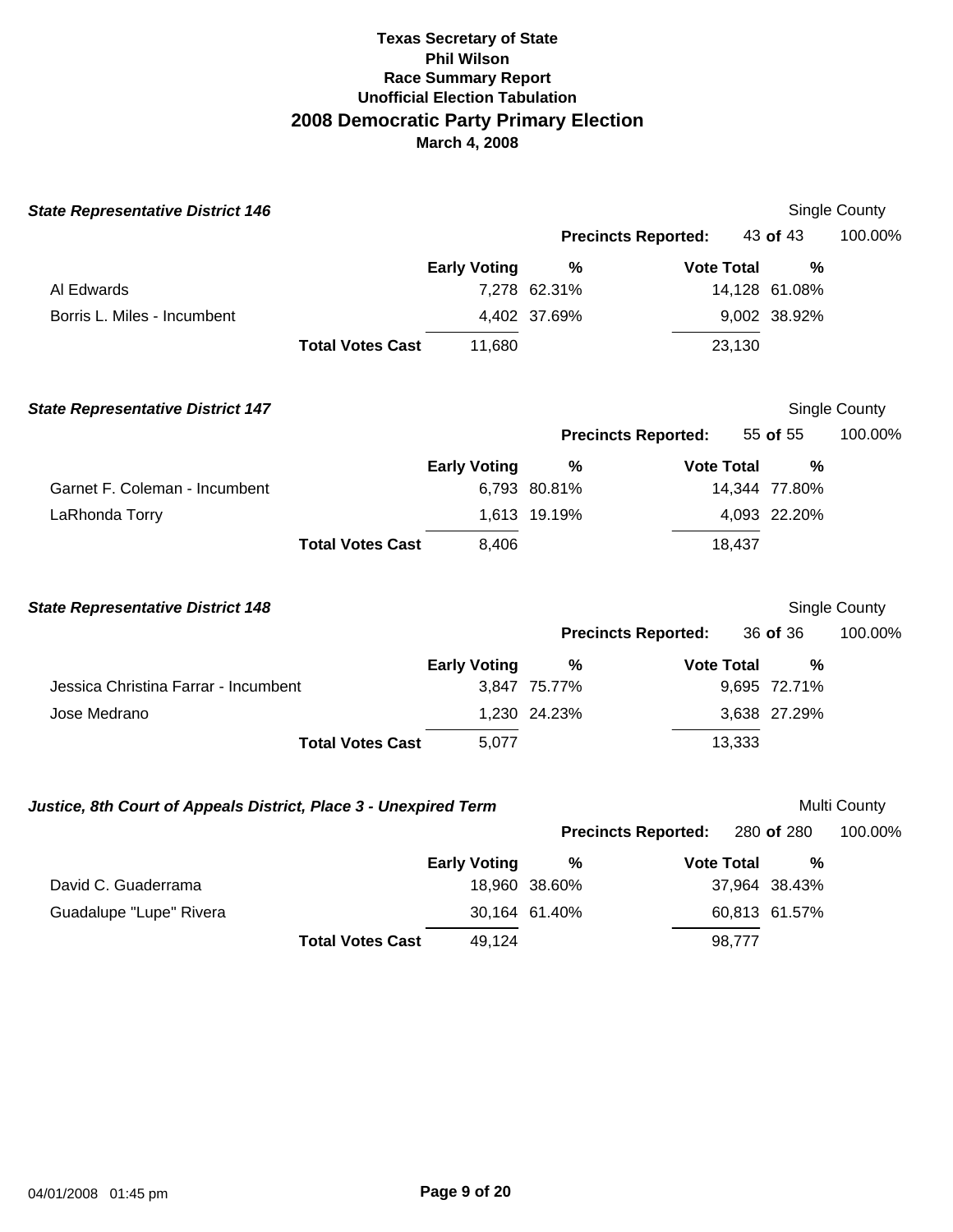| <b>President, Senatorial District 1</b> |                         |                     |               |                            |        |               | Multi County     |
|-----------------------------------------|-------------------------|---------------------|---------------|----------------------------|--------|---------------|------------------|
|                                         |                         |                     |               | <b>Precincts Reported:</b> |        | 336 of 336    | 100.00%          |
|                                         |                         | <b>Early Voting</b> | $\%$          | <b>Vote Total</b>          |        | %             | <b>Delegates</b> |
| Joe Biden                               |                         | 211                 | $0.60\%$      |                            | 484    | 0.53%         |                  |
| <b>Hillary Clinton</b>                  |                         |                     | 18,024 51.23% |                            |        | 50,423 55.62% | 2                |
| Christopher J. Dodd                     |                         | 118                 | 0.34%         |                            | 288    | 0.32%         |                  |
| John Edwards                            |                         | 1,192               | 3.39%         |                            | 3.059  | 3.37%         |                  |
| Barack Obama                            |                         |                     | 15,338 43.60% |                            |        | 35,742 39.42% | 2                |
| <b>Bill Richardson</b>                  |                         | 299                 | 0.85%         |                            | 664    | 0.73%         |                  |
|                                         | <b>Total Votes Cast</b> | 35,182              |               |                            | 90,660 |               |                  |

### **President, Senatorial District 2** and the senator of the senatorial of the senatorial of the senatorial of the senatorial of the senatorial of the senatorial of the senatorial of the senatorial of the senatorial of the se

|                        |                         |                     |               | <b>Precincts Reported:</b> |                   | 299 of 299    | 100.00%          |
|------------------------|-------------------------|---------------------|---------------|----------------------------|-------------------|---------------|------------------|
|                        |                         | <b>Early Voting</b> | %             |                            | <b>Vote Total</b> | %             | <b>Delegates</b> |
| Joe Biden              |                         | 36                  | 0.11%         |                            | 94                | 0.10%         |                  |
| <b>Hillary Clinton</b> |                         |                     | 13,932 42.02% |                            |                   | 44,098 49.14% | 2                |
| Christopher J. Dodd    |                         | 35                  | 0.11%         |                            | 81                | 0.09%         |                  |
| John Edwards           |                         | 239                 | 0.72%         |                            | 748               | 0.83%         |                  |
| Barack Obama           |                         |                     | 18,856 56.87% |                            |                   | 44,565 49.66% | 2                |
| <b>Bill Richardson</b> |                         | 61                  | 0.18%         |                            | 155               | 0.17%         |                  |
|                        | <b>Total Votes Cast</b> | 33,159              |               |                            | 89,741            |               |                  |

| <b>President, Senatorial District 3</b> |                         |                     |               |                            |               | <b>Multi County</b> |
|-----------------------------------------|-------------------------|---------------------|---------------|----------------------------|---------------|---------------------|
|                                         |                         |                     |               | <b>Precincts Reported:</b> | 361 of 361    | 100.00%             |
|                                         |                         | <b>Early Voting</b> | %             | <b>Vote Total</b>          | ℅             | <b>Delegates</b>    |
| Joe Biden                               |                         | 167                 | 0.48%         | 402                        | 0.42%         |                     |
| <b>Hillary Clinton</b>                  |                         |                     | 19,442 56.11% |                            | 57,029 59.77% | 3                   |
| Christopher J. Dodd                     |                         | 124                 | 0.36%         | 359                        | 0.38%         |                     |
| John Edwards                            |                         | 1.291               | 3.73%         | 3.313                      | 3.47%         |                     |
| Barack Obama                            |                         |                     | 13,313 38.42% |                            | 33,562 35.18% |                     |
| <b>Bill Richardson</b>                  |                         | 312                 | 0.90%         | 749                        | 0.79%         |                     |
|                                         | <b>Total Votes Cast</b> | 34,649              |               | 95,414                     |               |                     |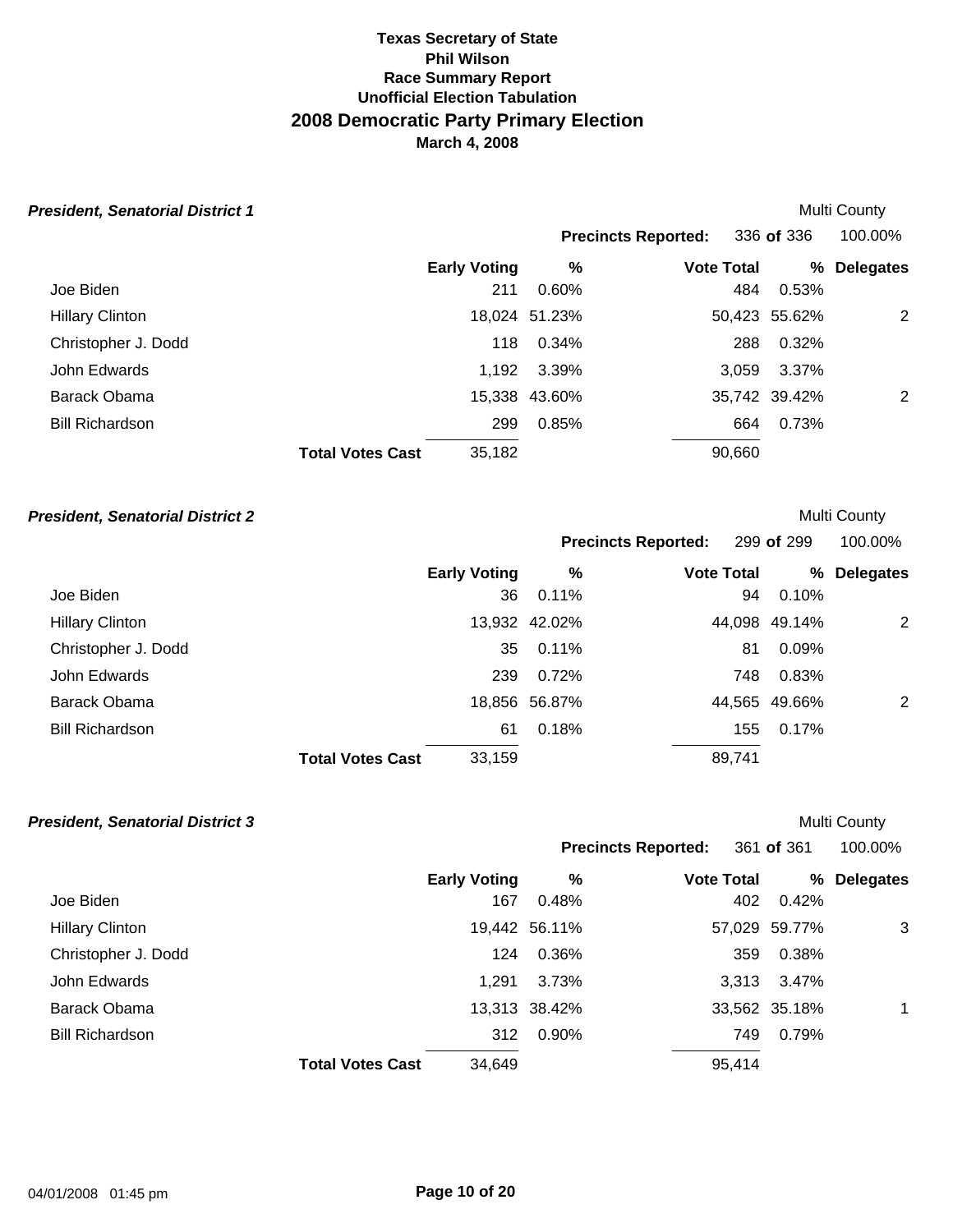| <b>President, Senatorial District 4</b> |                         |                     |               |                            |        |               | Multi County     |
|-----------------------------------------|-------------------------|---------------------|---------------|----------------------------|--------|---------------|------------------|
|                                         |                         |                     |               | <b>Precincts Reported:</b> |        | 238 of 238    | 100.00%          |
|                                         |                         | <b>Early Voting</b> | $\%$          | <b>Vote Total</b>          |        | %             | <b>Delegates</b> |
| Joe Biden                               |                         | 127                 | 0.32%         |                            | 239    | 0.26%         |                  |
| <b>Hillary Clinton</b>                  |                         |                     | 18,976 47.26% |                            | 47,887 | 52.86%        | 2                |
| Christopher J. Dodd                     |                         | 93                  | 0.23%         |                            | 184    | 0.20%         |                  |
| John Edwards                            |                         | 831                 | 2.07%         |                            | 1.681  | 1.86%         |                  |
| Barack Obama                            |                         |                     | 19,935 49.65% |                            |        | 40.234 44.41% | 2                |
| <b>Bill Richardson</b>                  |                         | 190                 | 0.47%         |                            | 371    | 0.41%         |                  |
|                                         | <b>Total Votes Cast</b> | 40,152              |               |                            | 90,596 |               |                  |

### **President, Senatorial District 5 President, Senatorial District 5**

|                        |                         |                     |               | Precincts Reported: 342 of 342 |               | 100.00%          |
|------------------------|-------------------------|---------------------|---------------|--------------------------------|---------------|------------------|
|                        |                         | <b>Early Voting</b> | %             | <b>Vote Total</b>              | %             | <b>Delegates</b> |
| Joe Biden              |                         | 129                 | 0.31%         |                                | 0.28%<br>284  |                  |
| <b>Hillary Clinton</b> |                         |                     | 17,900 43.05% |                                | 48,414 47.07% | 2                |
| Christopher J. Dodd    |                         | 77                  | 0.19%         |                                | 0.18%<br>189  |                  |
| John Edwards           |                         | 806                 | 1.94%         | 2,009                          | 1.95%         |                  |
| Barack Obama           |                         |                     | 22,482 54.06% |                                | 51,512 50.08% | 2                |
| <b>Bill Richardson</b> |                         | 190                 | 0.46%         |                                | 0.44%<br>456  |                  |
|                        | <b>Total Votes Cast</b> | 41,584              |               | 102,864                        |               |                  |

| <b>President, Senatorial District 6</b> |                         |                     |               |                            | <b>Single County</b> |               |                  |
|-----------------------------------------|-------------------------|---------------------|---------------|----------------------------|----------------------|---------------|------------------|
|                                         |                         |                     |               | <b>Precincts Reported:</b> |                      | 172 of 172    | 100.00%          |
|                                         |                         | <b>Early Voting</b> | %             | <b>Vote Total</b>          |                      | ℅             | <b>Delegates</b> |
| Joe Biden                               |                         | 18                  | 0.09%         |                            | 37                   | 0.07%         |                  |
| <b>Hillary Clinton</b>                  |                         |                     | 11,746 58.54% |                            |                      | 35,828 63.90% | 2                |
| Christopher J. Dodd                     |                         | 30                  | 0.15%         |                            | 78                   | 0.14%         |                  |
| John Edwards                            |                         | 100                 | 0.50%         |                            | 259                  | 0.46%         |                  |
| Barack Obama                            |                         | 8,127               | 40.50%        |                            |                      | 19,736 35.20% | $\mathbf 1$      |
| <b>Bill Richardson</b>                  |                         | 44                  | 0.22%         |                            | 131                  | 0.23%         |                  |
|                                         | <b>Total Votes Cast</b> | 20,065              |               | 56,069                     |                      |               |                  |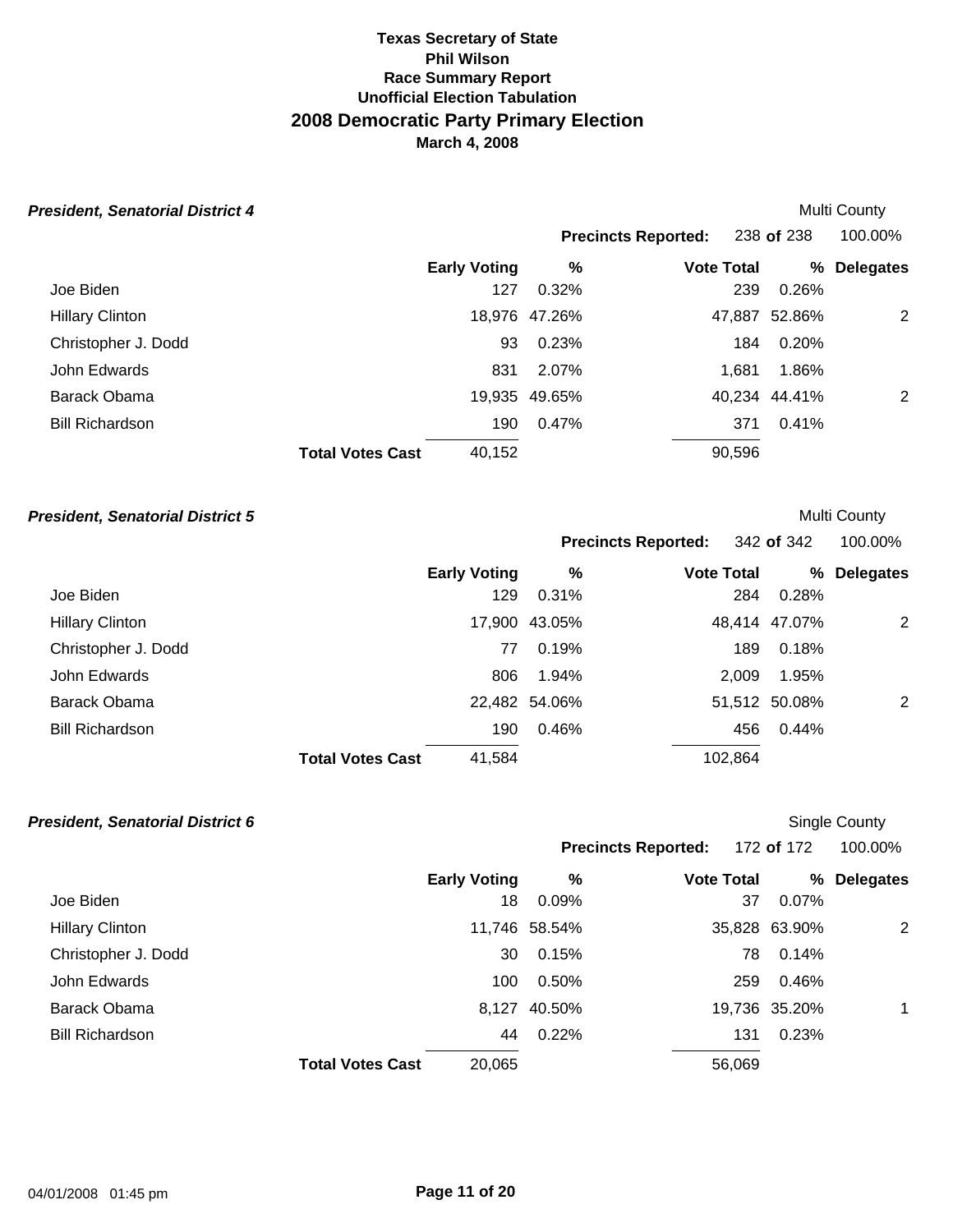| <b>President, Senatorial District 7</b> |                         |                     |               |                            | Single County |               |                  |
|-----------------------------------------|-------------------------|---------------------|---------------|----------------------------|---------------|---------------|------------------|
|                                         |                         |                     |               | <b>Precincts Reported:</b> |               | 170 of 170    | 100.00%          |
|                                         |                         | <b>Early Voting</b> | %             | <b>Vote Total</b>          |               | ℅             | <b>Delegates</b> |
| Joe Biden                               |                         | 9                   | 0.04%         |                            | 42            | 0.05%         |                  |
| <b>Hillary Clinton</b>                  |                         | 8,401               | 40.93%        |                            |               | 37,261 45.95% | $\mathbf 1$      |
| Christopher J. Dodd                     |                         | $\mathbf{7}$        | 0.03%         |                            | 29            | 0.04%         |                  |
| John Edwards                            |                         | 45                  | 0.22%         |                            | 185           | 0.23%         |                  |
| Barack Obama                            |                         |                     | 12,053 58.72% |                            |               | 43,497 53.64% | 2                |
| <b>Bill Richardson</b>                  |                         | 12                  | 0.06%         |                            | 71            | 0.09%         |                  |
|                                         | <b>Total Votes Cast</b> | 20,527              |               |                            | 81,085        |               |                  |

### **President, Senatorial District 8** and the senatorial of the senatorial of the senatorial of the senatorial of the senatorial of the senatorial of the senatorial of the senatorial of the senatorial of the senatorial of the

|                        |                         |                     |               | <b>Precincts Reported:</b> |                   | 216 of 216    | 100.00%          |
|------------------------|-------------------------|---------------------|---------------|----------------------------|-------------------|---------------|------------------|
|                        |                         | <b>Early Voting</b> | %             |                            | <b>Vote Total</b> | %             | <b>Delegates</b> |
| Joe Biden              |                         | 28                  | 0.06%         |                            | 55                | 0.06%         |                  |
| <b>Hillary Clinton</b> |                         |                     | 18,560 40.19% |                            |                   | 42,207 44.29% | 2                |
| Christopher J. Dodd    |                         | 21                  | 0.05%         |                            | 39                | 0.04%         |                  |
| John Edwards           |                         | 121                 | 0.26%         |                            | 223               | 0.23%         |                  |
| Barack Obama           |                         |                     | 27,396 59.33% |                            |                   | 52,676 55.27% | 2                |
| <b>Bill Richardson</b> |                         | 49                  | 0.11%         |                            | 102               | 0.11%         |                  |
|                        | <b>Total Votes Cast</b> | 46,175              |               |                            | 95,302            |               |                  |

| <b>President, Senatorial District 9</b> |                         |                     |               |                            |        |               | <b>Multi County</b> |
|-----------------------------------------|-------------------------|---------------------|---------------|----------------------------|--------|---------------|---------------------|
|                                         |                         |                     |               | <b>Precincts Reported:</b> |        | 212 of 212    | 100.00%             |
|                                         |                         | <b>Early Voting</b> | %             | <b>Vote Total</b>          |        | ℅             | <b>Delegates</b>    |
| Joe Biden                               |                         | 25                  | 0.07%         |                            | 50     | 0.07%         |                     |
| <b>Hillary Clinton</b>                  |                         |                     | 12,827 38.37% |                            |        | 31,393 42.71% |                     |
| Christopher J. Dodd                     |                         | 10                  | 0.03%         |                            | 21     | 0.03%         |                     |
| John Edwards                            |                         | 88                  | 0.26%         |                            | 223    | 0.30%         |                     |
| Barack Obama                            |                         |                     | 20,449 61.17% |                            |        | 41,739 56.79% | 2                   |
| <b>Bill Richardson</b>                  |                         | 29                  | 0.09%         |                            | 72     | 0.10%         |                     |
|                                         | <b>Total Votes Cast</b> | 33,428              |               |                            | 73,498 |               |                     |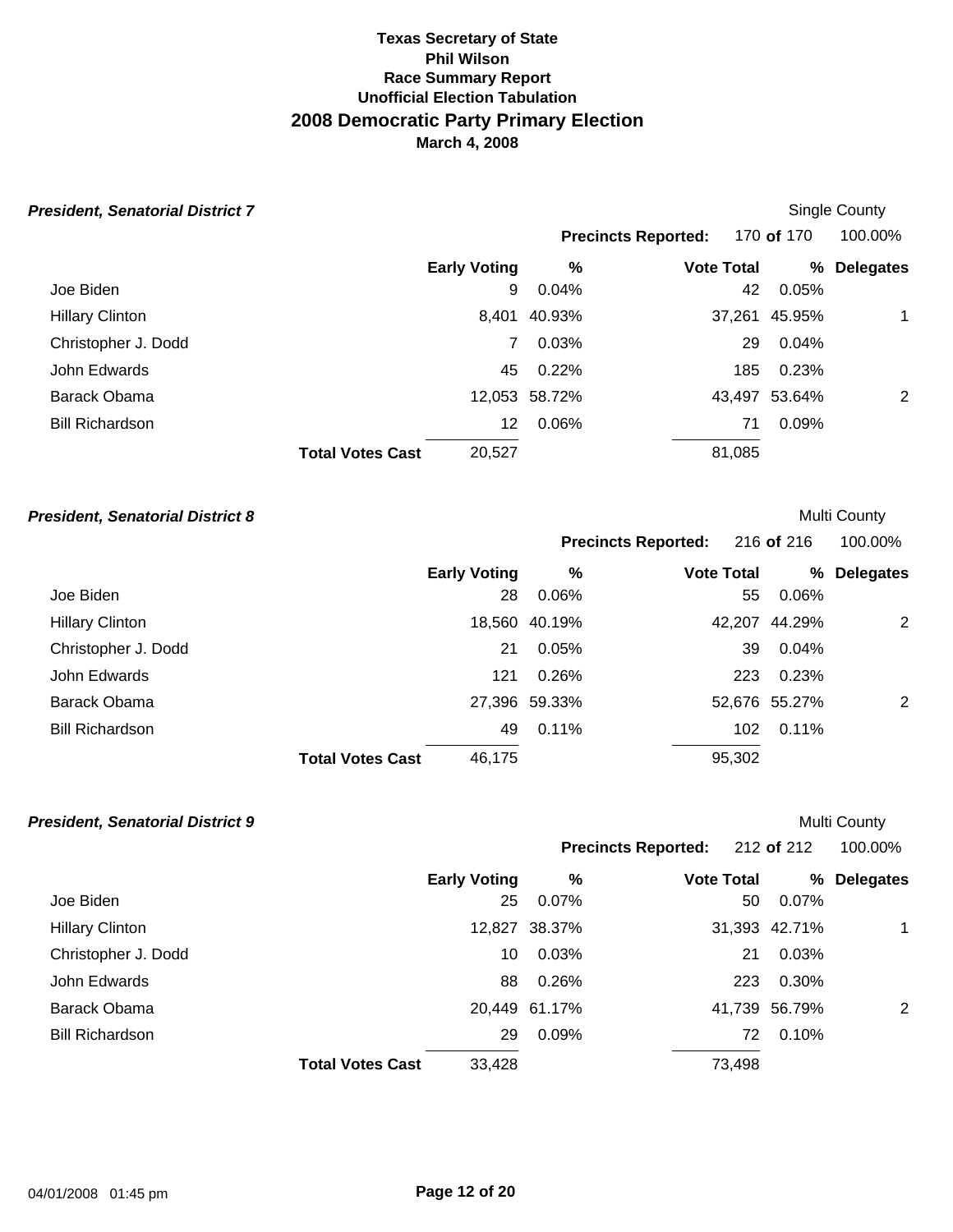| <b>President, Senatorial District 10</b> |                         |                     |               |                            | Single County |               |                  |
|------------------------------------------|-------------------------|---------------------|---------------|----------------------------|---------------|---------------|------------------|
|                                          |                         |                     |               | <b>Precincts Reported:</b> |               | 325 of 325    | 100.00%          |
|                                          |                         | <b>Early Voting</b> | %             | <b>Vote Total</b>          |               | ℅             | <b>Delegates</b> |
| Joe Biden                                |                         | 33                  | 0.07%         |                            | 67            | 0.06%         |                  |
| <b>Hillary Clinton</b>                   |                         |                     | 17,426 36.86% |                            |               | 44,591 41.93% | 2                |
| Christopher J. Dodd                      |                         | 15                  | 0.03%         |                            | 40            | 0.04%         |                  |
| John Edwards                             |                         | 157                 | 0.33%         |                            | 347           | 0.33%         |                  |
| Barack Obama                             |                         |                     | 29,593 62.60% |                            |               | 61,175 57.53% | 3                |
| <b>Bill Richardson</b>                   |                         | 51                  | 0.11%         |                            | 120           | 0.11%         |                  |
|                                          | <b>Total Votes Cast</b> | 47,275              |               | 106,340                    |               |               |                  |

### **President, Senatorial District 11 President, Senatorial District 11**

|                        |                         |                     |               | Precincts Reported: 210 of 210 |        |               | 100.00%          |  |
|------------------------|-------------------------|---------------------|---------------|--------------------------------|--------|---------------|------------------|--|
|                        |                         | <b>Early Voting</b> | %             | <b>Vote Total</b>              |        | %             | <b>Delegates</b> |  |
| Joe Biden              |                         | 52                  | 0.13%         |                                | 114    | 0.13%         |                  |  |
| <b>Hillary Clinton</b> |                         |                     | 20,003 48.44% |                                |        | 44,689 52.66% | 2                |  |
| Christopher J. Dodd    |                         | 31                  | 0.08%         |                                | 54     | 0.06%         |                  |  |
| John Edwards           |                         | 292                 | 0.71%         |                                | 552    | 0.65%         |                  |  |
| Barack Obama           |                         | 20,841              | 50.47%        |                                |        | 39,310 46.32% | 2                |  |
| <b>Bill Richardson</b> |                         | 78                  | 0.19%         |                                | 147    | 0.17%         |                  |  |
|                        | <b>Total Votes Cast</b> | 41,297              |               |                                | 84,866 |               |                  |  |

| <b>President, Senatorial District 12</b> |                         |                     |               |                            |               | <b>Multi County</b> |  |
|------------------------------------------|-------------------------|---------------------|---------------|----------------------------|---------------|---------------------|--|
|                                          |                         |                     |               | <b>Precincts Reported:</b> | 280 of 280    | 100.00%             |  |
|                                          |                         | <b>Early Voting</b> | %             | <b>Vote Total</b>          | ℅             | <b>Delegates</b>    |  |
| Joe Biden                                |                         | 27                  | 0.07%         | 66                         | 0.07%         |                     |  |
| <b>Hillary Clinton</b>                   |                         |                     | 18,627 47.18% |                            | 46,302 51.32% | 2                   |  |
| Christopher J. Dodd                      |                         | 8                   | 0.02%         | 28                         | 0.03%         |                     |  |
| John Edwards                             |                         | 125                 | 0.32%         | 339                        | 0.38%         |                     |  |
| Barack Obama                             |                         |                     | 20,659 52.32% |                            | 43,379 48.08% | 2                   |  |
| <b>Bill Richardson</b>                   |                         | 37                  | 0.09%         | 106                        | 0.12%         |                     |  |
|                                          | <b>Total Votes Cast</b> | 39,483              |               | 90,220                     |               |                     |  |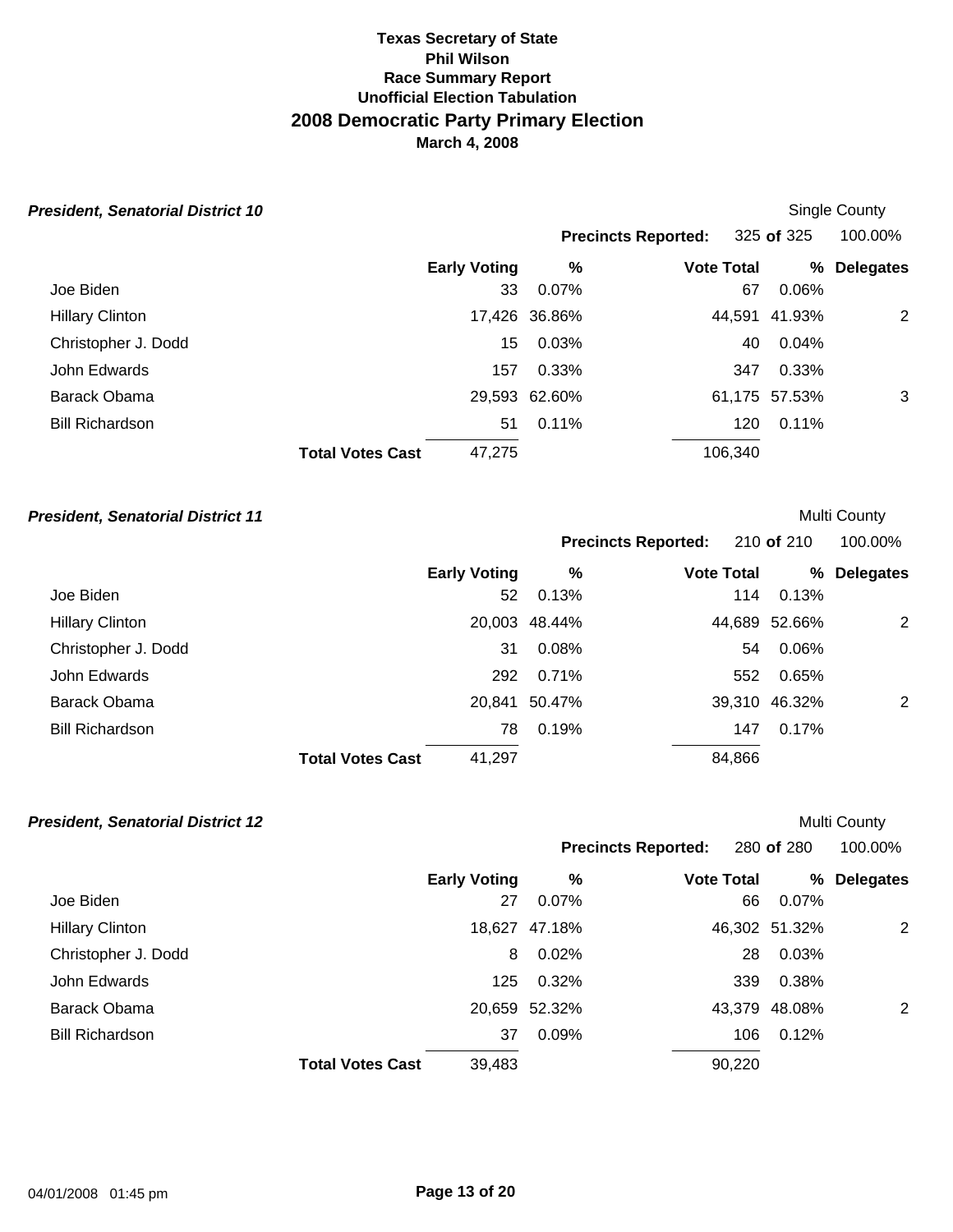| <b>President, Senatorial District 13</b> |                         |                     |               |                            |               | <b>Multi County</b> |  |
|------------------------------------------|-------------------------|---------------------|---------------|----------------------------|---------------|---------------------|--|
|                                          |                         |                     |               | <b>Precincts Reported:</b> | 214 of 214    | 100.00%             |  |
|                                          |                         | <b>Early Voting</b> | %             | <b>Vote Total</b>          | ℅             | <b>Delegates</b>    |  |
| Joe Biden                                |                         | 16                  | 0.03%         |                            | 0.05%<br>58   |                     |  |
| <b>Hillary Clinton</b>                   |                         |                     | 13,036 22.41% |                            | 31,935 26.29% | 2                   |  |
| Christopher J. Dodd                      |                         | 28                  | 0.05%         |                            | 0.06%<br>68   |                     |  |
| John Edwards                             |                         | 101                 | 0.17%         | 281                        | 0.23%         |                     |  |
| Barack Obama                             |                         |                     | 44,968 77.29% |                            | 89,017 73.29% | $5\overline{)}$     |  |
| <b>Bill Richardson</b>                   |                         | 34                  | 0.06%         |                            | 0.08%<br>99   |                     |  |
|                                          | <b>Total Votes Cast</b> | 58,183              |               | 121,458                    |               |                     |  |

# **President, Senatorial District 14 County President, Senatorial District 14 Single County**

|                        |                         |                     |               | <b>Precincts Reported:</b> |         | 176 <b>of</b> 176 | 100.00%          |
|------------------------|-------------------------|---------------------|---------------|----------------------------|---------|-------------------|------------------|
|                        |                         | <b>Early Voting</b> | %             | <b>Vote Total</b>          |         | %                 | <b>Delegates</b> |
| Joe Biden              |                         | 58                  | 0.07%         |                            | 118     | 0.08%             |                  |
| <b>Hillary Clinton</b> |                         |                     | 26,521 33.70% |                            |         | 54,848 36.23%     | 3                |
| Christopher J. Dodd    |                         | 38                  | 0.05%         |                            | 62      | 0.04%             |                  |
| John Edwards           |                         | 304                 | 0.39%         |                            | 601     | 0.40%             |                  |
| Barack Obama           |                         |                     | 51,655 65.64% |                            |         | 95,534 63.11%     | 5                |
| <b>Bill Richardson</b> |                         | 119                 | 0.15%         |                            | 214     | 0.14%             |                  |
|                        | <b>Total Votes Cast</b> | 78,695              |               |                            | 151,377 |                   |                  |

| <b>President, Senatorial District 15</b> |                         |                     |               |                            |               | Single County    |  |
|------------------------------------------|-------------------------|---------------------|---------------|----------------------------|---------------|------------------|--|
|                                          |                         |                     |               | <b>Precincts Reported:</b> | 171 of 171    | 100.00%          |  |
|                                          |                         | <b>Early Voting</b> | %             | <b>Vote Total</b>          | ℅             | <b>Delegates</b> |  |
| Joe Biden                                |                         | 8                   | 0.02%         |                            | 0.04%<br>36   |                  |  |
| <b>Hillary Clinton</b>                   |                         |                     | 11,146 31.33% |                            | 30,118 37.45% | 2                |  |
| Christopher J. Dodd                      |                         | 26                  | 0.07%         |                            | 0.07%<br>56   |                  |  |
| John Edwards                             |                         | 102                 | 0.29%         |                            | 0.31%<br>248  |                  |  |
| Barack Obama                             |                         |                     | 24,255 68.19% |                            | 49,872 62.01% | 2                |  |
| <b>Bill Richardson</b>                   |                         | 35                  | 0.10%         |                            | 0.12%<br>93   |                  |  |
|                                          | <b>Total Votes Cast</b> | 35,572              |               | 80,423                     |               |                  |  |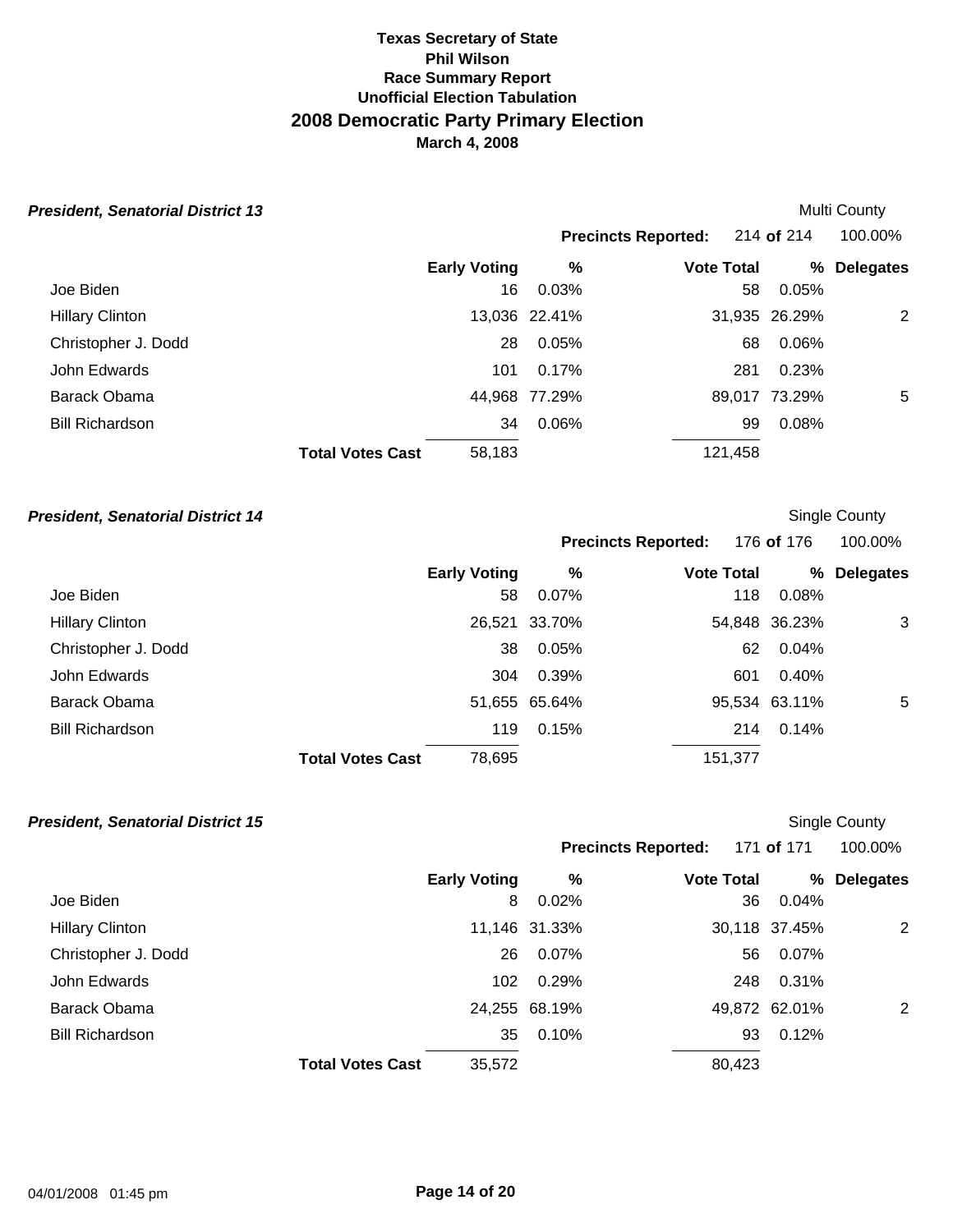| <b>President, Senatorial District 16</b> |                                   |               |                            |               | Single County    |
|------------------------------------------|-----------------------------------|---------------|----------------------------|---------------|------------------|
|                                          |                                   |               | <b>Precincts Reported:</b> | 203 of 203    | 100.00%          |
|                                          | <b>Early Voting</b>               | %             | <b>Vote Total</b>          | ℅             | <b>Delegates</b> |
| Joe Biden                                | 47                                | 0.15%         | 77                         | 0.10%         |                  |
| <b>Hillary Clinton</b>                   |                                   | 13,666 44.31% |                            | 37,842 46.81% | 2                |
| Christopher J. Dodd                      | 16                                | 0.05%         | 40                         | 0.05%         |                  |
| John Edwards                             | 76                                | 0.25%         | 241                        | 0.30%         |                  |
| Barack Obama                             |                                   | 17,006 55.14% |                            | 42,562 52.64% | 2                |
| <b>Bill Richardson</b>                   | 31                                | 0.10%         | 87                         | 0.11%         |                  |
|                                          | 30,842<br><b>Total Votes Cast</b> |               | 80,849                     |               |                  |

### **President, Senatorial District 17** and the senatorial of the senatorial of the senatorial of the senatorial of the senatorial of the senatorial of the senatorial of the senatorial of the senatorial of the senatorial of th

|                        |                         |                     |               | <b>Precincts Reported:</b> |        | 205 of 205    | 100.00%          |
|------------------------|-------------------------|---------------------|---------------|----------------------------|--------|---------------|------------------|
|                        |                         | <b>Early Voting</b> | %             | <b>Vote Total</b>          |        | %             | <b>Delegates</b> |
| Joe Biden              |                         | 38                  | 0.09%         |                            | 78     | 0.08%         |                  |
| <b>Hillary Clinton</b> |                         |                     | 17,372 39.42% |                            | 42,107 | 45.16%        | 2                |
| Christopher J. Dodd    |                         | 25                  | 0.06%         |                            | 50     | 0.05%         |                  |
| John Edwards           |                         | 207                 | 0.47%         |                            | 445    | 0.48%         |                  |
| Barack Obama           |                         |                     | 26,364 59.82% |                            |        | 50,413 54.07% | 3                |
| <b>Bill Richardson</b> |                         | 65                  | 0.15%         |                            | 141    | 0.15%         |                  |
|                        | <b>Total Votes Cast</b> | 44,071              |               |                            | 93,234 |               |                  |

| <b>President, Senatorial District 18</b> |                         |                     |               |                            |         |               | <b>Multi County</b> |
|------------------------------------------|-------------------------|---------------------|---------------|----------------------------|---------|---------------|---------------------|
|                                          |                         |                     |               | <b>Precincts Reported:</b> |         | 398 of 398    | 100.00%             |
|                                          |                         | <b>Early Voting</b> | %             | <b>Vote Total</b>          |         | ℅             | <b>Delegates</b>    |
| Joe Biden                                |                         | 156                 | 0.38%         |                            | 340     | 0.33%         |                     |
| <b>Hillary Clinton</b>                   |                         |                     | 18,548 45.16% |                            |         | 52,688 51.06% | 2                   |
| Christopher J. Dodd                      |                         | 100                 | 0.24%         |                            | 228     | 0.22%         |                     |
| John Edwards                             |                         | 729                 | 1.77%         |                            | 2.016   | 1.95%         |                     |
| Barack Obama                             |                         |                     | 21,316 51.90% |                            |         | 47,338 45.87% | 2                   |
| <b>Bill Richardson</b>                   |                         | 225                 | 0.55%         |                            | 580     | 0.56%         |                     |
|                                          | <b>Total Votes Cast</b> | 41,074              |               |                            | 103,190 |               |                     |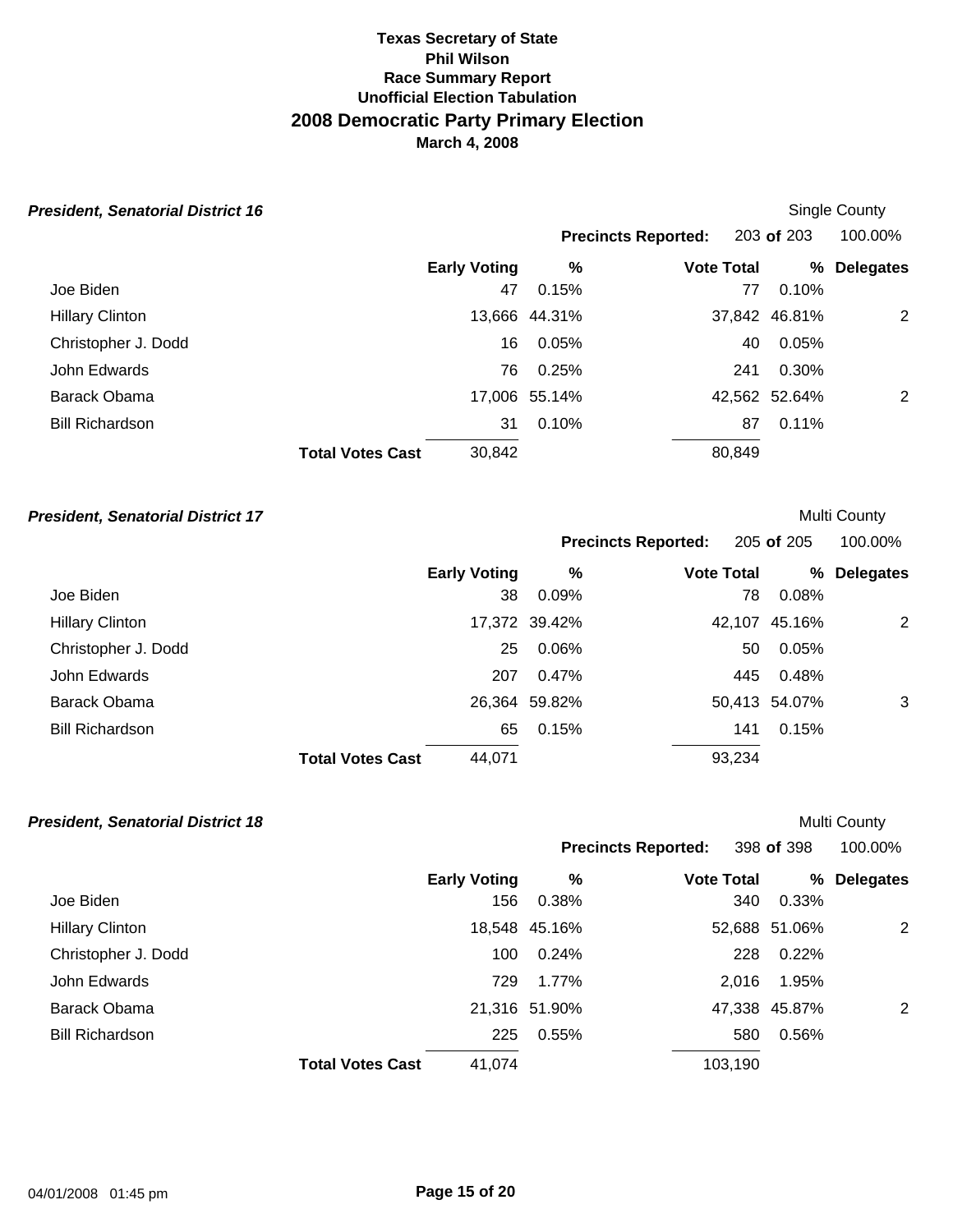| <b>President, Senatorial District 19</b> |                     |               |                            |               | <b>Multi County</b> |
|------------------------------------------|---------------------|---------------|----------------------------|---------------|---------------------|
|                                          |                     |               | <b>Precincts Reported:</b> | 316 of 316    | 100.00%             |
|                                          | <b>Early Voting</b> | %             | <b>Vote Total</b>          | ℅             | <b>Delegates</b>    |
| Joe Biden                                | 198                 | 0.43%         | 342                        | 0.37%         |                     |
| <b>Hillary Clinton</b>                   |                     | 27,413 59.68% |                            | 57,037 60.96% | 3                   |
| Christopher J. Dodd                      | 161                 | 0.35%         | 290                        | 0.31%         |                     |
| John Edwards                             | 756                 | 1.65%         | 1.393                      | 1.49%         |                     |
| Barack Obama                             |                     | 16,919 36.84% |                            | 33,627 35.94% |                     |
| <b>Bill Richardson</b>                   | 484                 | 1.05%         | 879                        | 0.94%         |                     |
| <b>Total Votes Cast</b>                  | 45,931              |               | 93,568                     |               |                     |

# **President, Senatorial District 20 All and Senatorial District 20 Multi County**

|                        |                         |                     |               | <b>Precincts Reported:</b> |        | 235 of 235    | 100.00%          |
|------------------------|-------------------------|---------------------|---------------|----------------------------|--------|---------------|------------------|
|                        |                         | <b>Early Voting</b> | %             | <b>Vote Total</b>          |        | %             | <b>Delegates</b> |
| Joe Biden              |                         | 98                  | 0.20%         |                            | 203    | 0.20%         |                  |
| <b>Hillary Clinton</b> |                         |                     | 34,728 69.16% |                            |        | 68,380 68.51% | 3                |
| Christopher J. Dodd    |                         | 50                  | 0.10%         |                            | 106    | 0.11%         |                  |
| John Edwards           |                         | 413                 | 0.82%         |                            | 876    | 0.88%         |                  |
| Barack Obama           |                         |                     | 14,641 29.16% |                            |        | 29,750 29.81% | $\mathbf 1$      |
| <b>Bill Richardson</b> |                         | 281                 | 0.56%         |                            | 495    | 0.50%         |                  |
|                        | <b>Total Votes Cast</b> | 50,211              |               |                            | 99,810 |               |                  |

| <b>President, Senatorial District 21</b> |                         |                     |               |                            |               | <b>Multi County</b> |
|------------------------------------------|-------------------------|---------------------|---------------|----------------------------|---------------|---------------------|
|                                          |                         |                     |               | <b>Precincts Reported:</b> | 335 of 335    | 100.00%             |
|                                          |                         | <b>Early Voting</b> | %             | <b>Vote Total</b>          | %             | <b>Delegates</b>    |
| Joe Biden                                |                         | 218                 | 0.36%         | 412                        | 0.34%         |                     |
| <b>Hillary Clinton</b>                   |                         |                     | 42,377 69.60% |                            | 82,096 67.99% | 3                   |
| Christopher J. Dodd                      |                         | 138                 | 0.23%         | 270                        | 0.22%         |                     |
| John Edwards                             |                         | 736                 | 1.21%         | 1.642                      | 1.36%         |                     |
| Barack Obama                             |                         |                     | 16,995 27.91% |                            | 35,526 29.42% |                     |
| <b>Bill Richardson</b>                   |                         | 425                 | 0.70%         | 799                        | 0.66%         |                     |
|                                          | <b>Total Votes Cast</b> | 60,889              |               | 120,745                    |               |                     |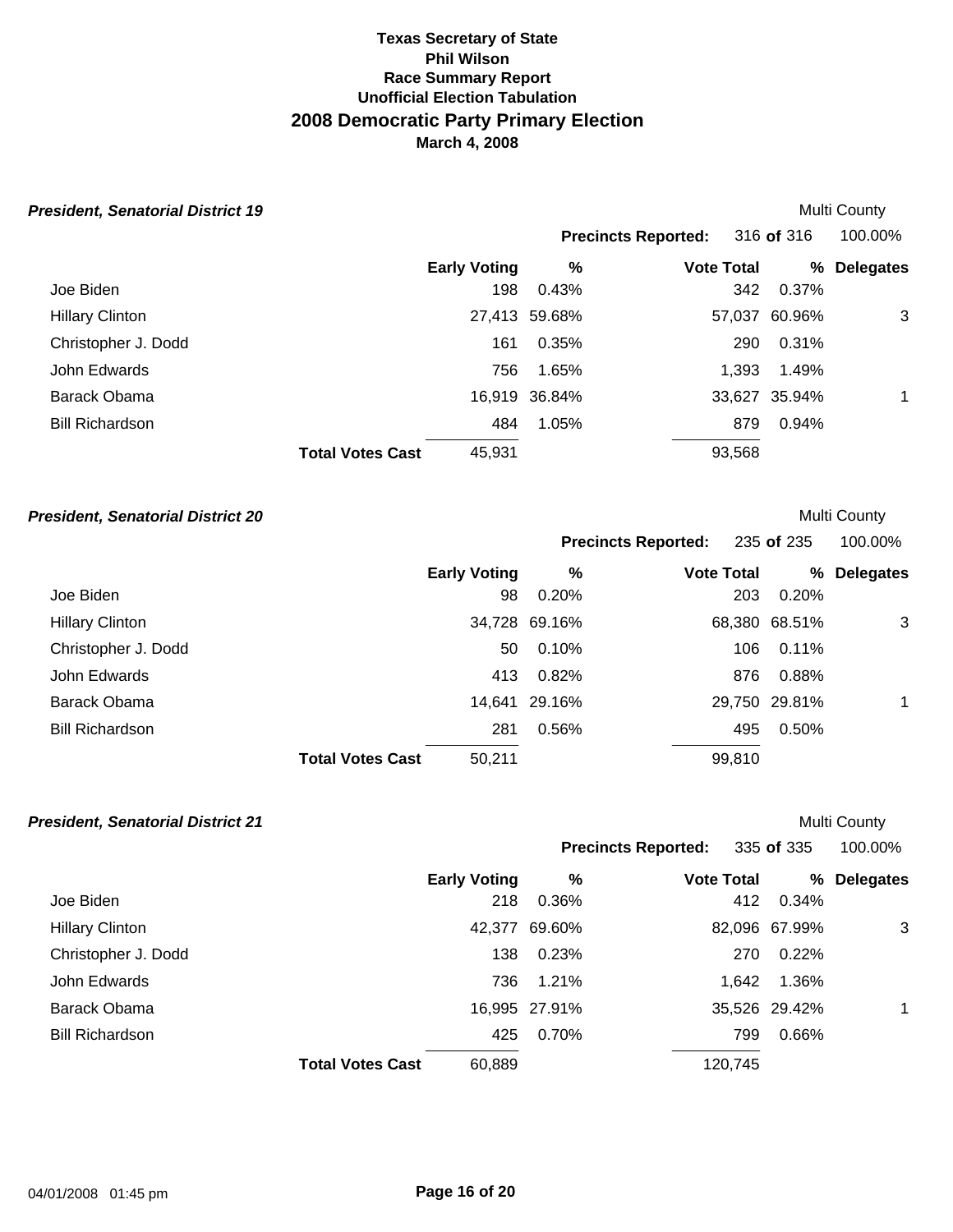| <b>President, Senatorial District 22</b> |                     |               |                            |               | <b>Multi County</b> |
|------------------------------------------|---------------------|---------------|----------------------------|---------------|---------------------|
|                                          |                     |               | <b>Precincts Reported:</b> | 296 of 296    | 100.00%             |
|                                          | <b>Early Voting</b> | %             | <b>Vote Total</b>          | ℅             | <b>Delegates</b>    |
| Joe Biden                                | 36                  | 0.14%         | 138                        | 0.20%         |                     |
| <b>Hillary Clinton</b>                   |                     | 14,368 54.65% |                            | 39,336 55.80% | 2                   |
| Christopher J. Dodd                      | 33                  | 0.13%         | 107                        | 0.15%         |                     |
| John Edwards                             | 315                 | 1.20%         | 1.023                      | 1.45%         |                     |
| Barack Obama                             |                     | 11,484 43.68% |                            | 29,708 42.14% | $\mathbf 1$         |
| <b>Bill Richardson</b>                   | 56                  | 0.21%         | 182                        | 0.26%         |                     |
| <b>Total Votes Cast</b>                  | 26,292              |               | 70,494                     |               |                     |

# **President, Senatorial District 23** Single County

|                        |                         |                     |               | <b>Precincts Reported:</b> |     | 229 of 229    | 100.00%          |
|------------------------|-------------------------|---------------------|---------------|----------------------------|-----|---------------|------------------|
|                        |                         | <b>Early Voting</b> | $\%$          | <b>Vote Total</b>          |     | %             | <b>Delegates</b> |
| Joe Biden              |                         | 67                  | 0.13%         |                            | 103 | 0.09%         |                  |
| <b>Hillary Clinton</b> |                         |                     | 11,587 22.43% |                            |     | 31,606 26.87% | 2                |
| Christopher J. Dodd    |                         | 42                  | 0.08%         |                            | 92  | 0.08%         |                  |
| John Edwards           |                         | 137                 | 0.27%         |                            | 311 | 0.26%         |                  |
| Barack Obama           |                         |                     | 39,763 76.98% |                            |     | 85,365 72.58% | 4                |
| <b>Bill Richardson</b> |                         | 59                  | 0.11%         |                            | 135 | $0.11\%$      |                  |
|                        | <b>Total Votes Cast</b> | 51,655              |               | 117,612                    |     |               |                  |

| <b>President, Senatorial District 24</b> |                         |                     |               |                            |               | <b>Multi County</b> |
|------------------------------------------|-------------------------|---------------------|---------------|----------------------------|---------------|---------------------|
|                                          |                         |                     |               | <b>Precincts Reported:</b> | 267 of 267    | 100.00%             |
|                                          |                         | <b>Early Voting</b> | %             | <b>Vote Total</b>          | ℅             | <b>Delegates</b>    |
| Joe Biden                                |                         | 49                  | 0.17%         | 109                        | 0.17%         |                     |
| <b>Hillary Clinton</b>                   |                         |                     | 13,953 49.03% |                            | 33,629 52.14% | 2                   |
| Christopher J. Dodd                      |                         | 31                  | $0.11\%$      | 75                         | 0.12%         |                     |
| John Edwards                             |                         | 364                 | 1.28%         | 871                        | 1.35%         |                     |
| Barack Obama                             |                         | 13,971              | 49.10%        |                            | 29,579 45.86% | 1                   |
| <b>Bill Richardson</b>                   |                         | 88                  | 0.31%         | 229                        | 0.36%         |                     |
|                                          | <b>Total Votes Cast</b> | 28,456              |               | 64,492                     |               |                     |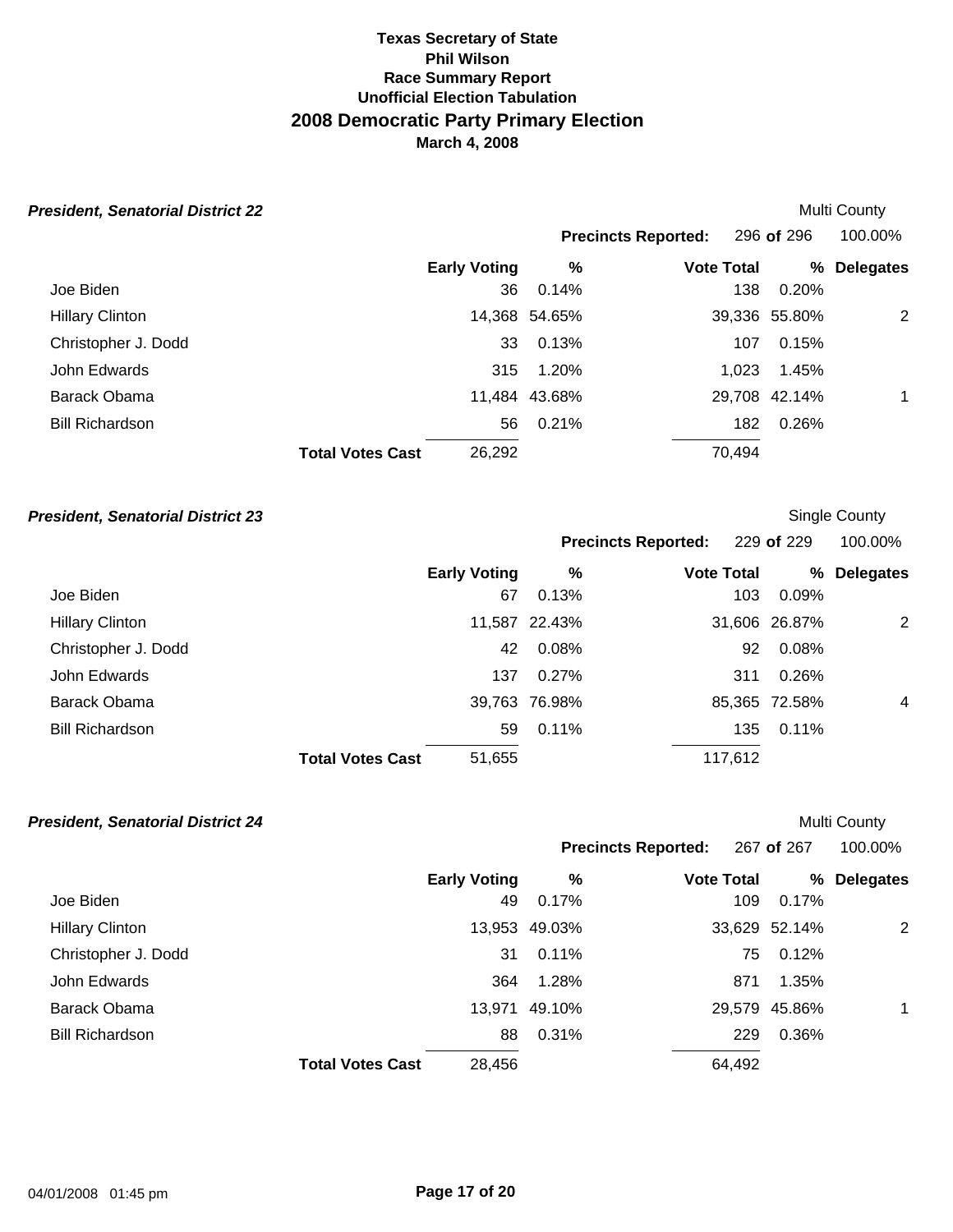| <b>President, Senatorial District 25</b> |                         |                     |               |                            |               | <b>Multi County</b> |
|------------------------------------------|-------------------------|---------------------|---------------|----------------------------|---------------|---------------------|
|                                          |                         |                     |               | <b>Precincts Reported:</b> | 296 of 296    | 100.00%             |
|                                          |                         | <b>Early Voting</b> | %             | <b>Vote Total</b>          | %             | <b>Delegates</b>    |
| Joe Biden                                |                         | 51                  | 0.08%         | 113                        | 0.09%         |                     |
| <b>Hillary Clinton</b>                   |                         |                     | 27,245 42.38% |                            | 57,688 44.93% | 3                   |
| Christopher J. Dodd                      |                         | 38                  | 0.06%         | 75                         | 0.06%         |                     |
| John Edwards                             |                         | 271                 | 0.42%         | 537                        | 0.42%         |                     |
| Barack Obama                             |                         |                     | 36,569 56.89% |                            | 69,761 54.33% | 3                   |
| <b>Bill Richardson</b>                   |                         | 107                 | 0.17%         | 218                        | 0.17%         |                     |
|                                          | <b>Total Votes Cast</b> | 64,281              |               | 128,392                    |               |                     |

# **President, Senatorial District 26 Single County President, Senatorial District 26**

|                        |                         |                     |               | <b>Precincts Reported:</b> |        | 266 of 266    | 100.00%          |  |
|------------------------|-------------------------|---------------------|---------------|----------------------------|--------|---------------|------------------|--|
|                        |                         | <b>Early Voting</b> | %             | <b>Vote Total</b>          |        | %             | <b>Delegates</b> |  |
| Joe Biden              |                         | 52                  | 0.12%         |                            | 124    | 0.14%         |                  |  |
| <b>Hillary Clinton</b> |                         |                     | 26,813 60.28% |                            |        | 55,439 61.32% | 2                |  |
| Christopher J. Dodd    |                         | 58                  | 0.13%         |                            | 112    | 0.12%         |                  |  |
| John Edwards           |                         | 181                 | 0.41%         |                            | 380    | 0.42%         |                  |  |
| Barack Obama           |                         |                     | 17,202 38.67% |                            |        | 33,968 37.57% | 2                |  |
| <b>Bill Richardson</b> |                         | 174                 | 0.39%         |                            | 379    | 0.42%         |                  |  |
|                        | <b>Total Votes Cast</b> | 44,480              |               |                            | 90,402 |               |                  |  |

| <b>President, Senatorial District 27</b> |                         |                     |               |                            |               | Multi County     |
|------------------------------------------|-------------------------|---------------------|---------------|----------------------------|---------------|------------------|
|                                          |                         |                     |               | <b>Precincts Reported:</b> | 204 of 204    | 100.00%          |
|                                          |                         | <b>Early Voting</b> | %             | <b>Vote Total</b>          | ℅             | <b>Delegates</b> |
| Joe Biden                                |                         | 143                 | 0.33%         | 238                        | 0.27%         |                  |
| <b>Hillary Clinton</b>                   |                         |                     | 31,147 71.14% |                            | 61,782 69.68% | 2                |
| Christopher J. Dodd                      |                         | 90                  | 0.21%         | 153                        | 0.17%         |                  |
| John Edwards                             |                         | 451                 | 1.03%         | 861                        | 0.97%         |                  |
| Barack Obama                             |                         |                     | 11,670 26.65% |                            | 25,089 28.30% | $\mathbf 1$      |
| <b>Bill Richardson</b>                   |                         | 283                 | 0.65%         | 546                        | 0.62%         |                  |
|                                          | <b>Total Votes Cast</b> | 43,784              |               | 88,669                     |               |                  |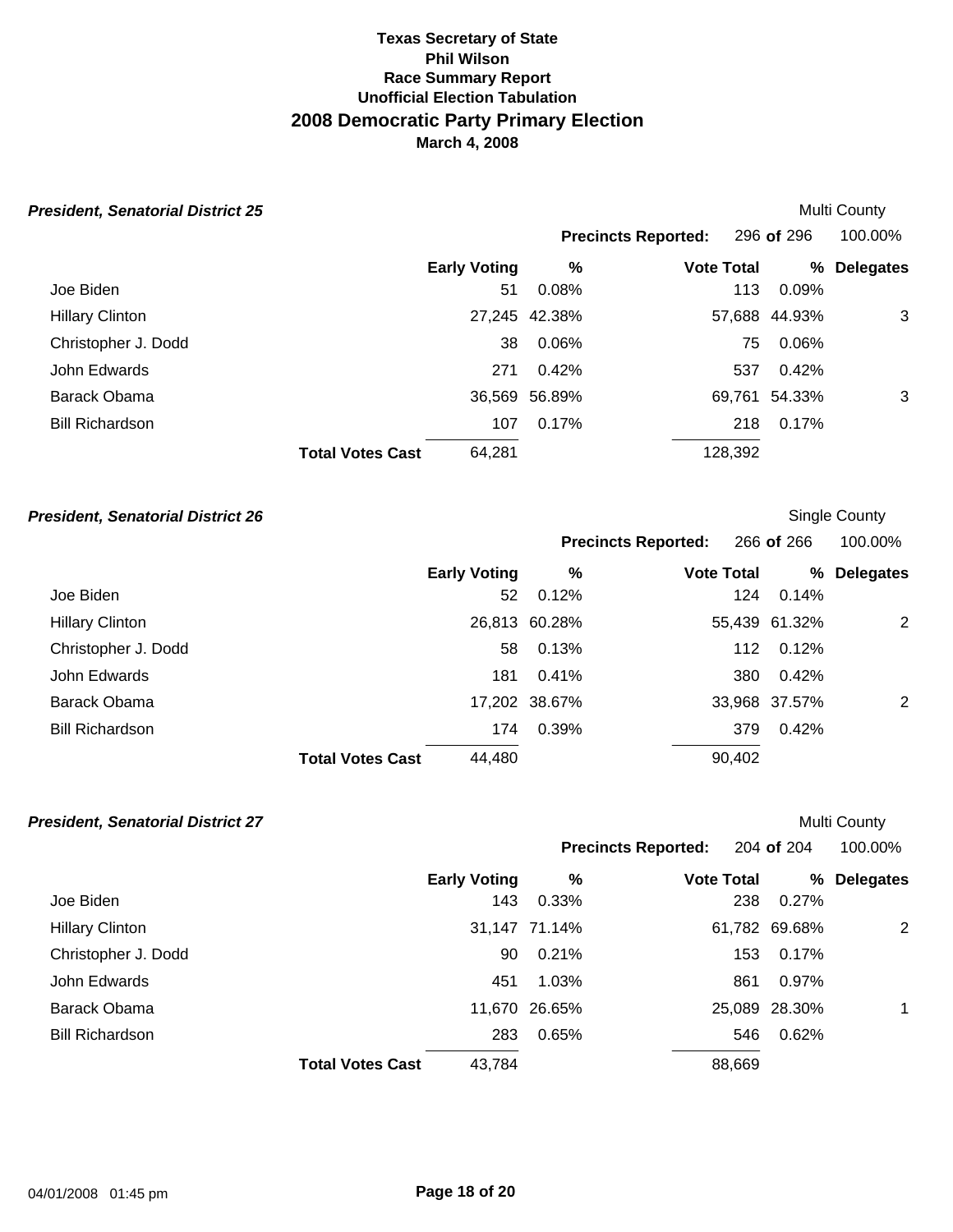| <b>President, Senatorial District 28</b> |                     |               |                            | <b>Multi County</b> |                  |  |
|------------------------------------------|---------------------|---------------|----------------------------|---------------------|------------------|--|
|                                          |                     |               | <b>Precincts Reported:</b> | 502 of 502          | 100.00%          |  |
|                                          | <b>Early Voting</b> | %             | <b>Vote Total</b>          | %                   | <b>Delegates</b> |  |
| Joe Biden                                | 151                 | 0.54%         | 355                        | 0.50%               |                  |  |
| <b>Hillary Clinton</b>                   |                     | 15,447 55.00% |                            | 40,709 57.31%       | 2                |  |
| Christopher J. Dodd                      | 82                  | 0.29%         | 223                        | 0.31%               |                  |  |
| John Edwards                             | 956                 | 3.40%         | 2.509                      | 3.53%               |                  |  |
| Barack Obama                             |                     | 11,132 39.64% |                            | 26,356 37.10%       | $\mathbf 1$      |  |
| <b>Bill Richardson</b>                   | 318                 | 1.13%         | 884                        | 1.24%               |                  |  |
| <b>Total Votes Cast</b>                  | 28,086              |               | 71,036                     |                     |                  |  |

# **President, Senatorial District 29 Single County President, Senatorial District 29**

|                                   |       |                                |                            | 100.00%                                                                                                                        |
|-----------------------------------|-------|--------------------------------|----------------------------|--------------------------------------------------------------------------------------------------------------------------------|
| <b>Early Voting</b>               | %     |                                |                            | <b>Delegates</b>                                                                                                               |
| 116                               | 0.24% |                                |                            |                                                                                                                                |
|                                   |       |                                |                            | 2                                                                                                                              |
| 94                                | 0.19% |                                |                            |                                                                                                                                |
| 280                               | 0.57% |                                | 0.47%                      |                                                                                                                                |
|                                   |       |                                |                            | $\mathbf 1$                                                                                                                    |
| 482                               | 0.99% |                                | 0.85%                      |                                                                                                                                |
| 48,760<br><b>Total Votes Cast</b> |       |                                |                            |                                                                                                                                |
|                                   |       | 33,534 68.77%<br>14,254 29.23% | <b>Precincts Reported:</b> | 163 of 163<br>℅<br><b>Vote Total</b><br>0.23%<br>231<br>68,039 68.85%<br>0.17%<br>168<br>460<br>29,085 29.43%<br>838<br>98,821 |

| <b>President, Senatorial District 30</b> |                         |                     |               |                            |               | Multi County     |  |
|------------------------------------------|-------------------------|---------------------|---------------|----------------------------|---------------|------------------|--|
|                                          |                         |                     |               | <b>Precincts Reported:</b> | 360 of 360    | 100.00%          |  |
|                                          |                         | <b>Early Voting</b> | %             | <b>Vote Total</b>          | %             | <b>Delegates</b> |  |
| Joe Biden                                |                         | 51                  | 0.18%         | 171                        | 0.23%         |                  |  |
| <b>Hillary Clinton</b>                   |                         |                     | 16,248 56.82% |                            | 45,513 60.51% | 2                |  |
| Christopher J. Dodd                      |                         | 43                  | 0.15%         | 137                        | 0.18%         |                  |  |
| John Edwards                             |                         | 505                 | 1.77%         | 1.626                      | 2.16%         |                  |  |
| Barack Obama                             |                         |                     | 11,624 40.65% |                            | 27,400 36.43% | $\mathbf 1$      |  |
| <b>Bill Richardson</b>                   |                         | 127                 | 0.44%         | 372                        | 0.49%         |                  |  |
|                                          | <b>Total Votes Cast</b> | 28,598              |               | 75,219                     |               |                  |  |